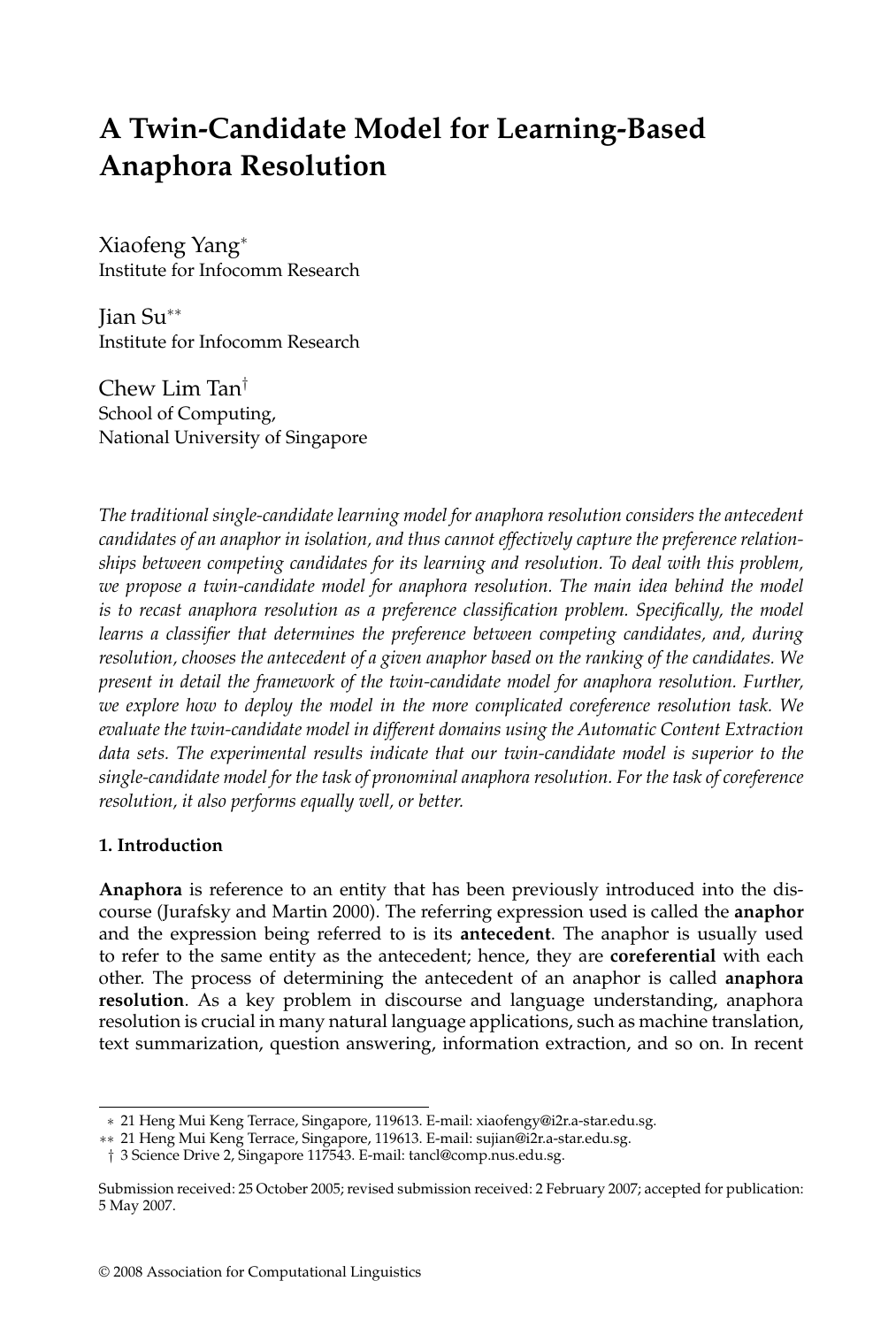years, supervised learning approaches have been widely applied to anaphora resolution, and they have achieved considerable success (Aone and Bennett 1995; McCarthy and Lehnert 1995; Connolly, Burger, and Day 1997; Kehler 1997; Ge, Hale, and Charniak 1998; Soon, Ng, and Lim 2001; Ng and Cardie 2002b; Strube and Mueller 2003; Luo et al. 2004; Ng et al. 2005).

The strength of learning-based anaphora resolution is that resolution regularities can be automatically learned from annotated data. Traditionally, learning-based approaches to anaphora resolution adopt the single-candidate model, in which the potential antecedents (i.e., **antecedent candidates**) are considered in isolation for both learning and resolution. In such a model, the purpose of classification is to determine if a candidate is the antecedent of a given anaphor. A training or testing instance is formed by an anaphor and each of its candidates, with features describing the properties of the anaphor and the individual candidate. During resolution, the antecedent of an anaphor is selected based on the classification results for each candidate.

One assumption behind the single-candidate model is that whether a candidate is the antecedent of an anaphor is completely independent of the other competing candidates. However, anaphora resolution can be more accurately represented as a ranking problem in which candidates are ordered based on their preference and the best one is the antecedent of the anaphor (Jurafsky and Martin 2000). The single-candidate model, which only considers the candidates of an anaphor in isolation, is incapable of effectively capturing the preference relationship between candidates for its training. Consequently, the learned classifier cannot produce reliable results for preference determination during resolution.

To deal with this problem, we propose a twin-candidate learning model for anaphora resolution. The main idea behind the model is to recast anaphora resolution as a preference classification problem. The purpose of the classification is to determine the preference between two competing candidates for the antecedent of a given anaphor. In the model, an instance is formed by an anaphor and two of its antecedent candidates, with features used to describe their properties and relationships. The antecedent is selected based on the judged preference among the candidates.

In the article we focus on two issues about the twin-candidate model. In the first part, we will introduce the framework of the twin-candidate model for anaphora resolution, including detailed training procedures and resolution schemes. In the second part, we will further explore how to deploy the twin-candidate model in the more complicated task of coreference resolution. We will present an empirical evaluation of the twin-candidate model in different domains, using the Automatic Content Extraction (ACE) data sets. The experimental results indicate that the twin-candidate model is superior to the single-candidate model for the task of pronominal anaphora resolution. For the coreference resolution task, it also performs equally well, or better.

## **2. Related Work**

To our knowledge, the first work on the twin-candidate model for anaphora resolution was proposed by Connolly, Burger, and Day (1997). Their work relied on a set of features that included lexical type, grammatical role, recency, and number/gender/semantic agreement, and employed a simple linear search scheme to choose the most preferred candidate. Their system produced a relatively low accuracy rate for pronoun resolution (55.3%) and definite NP resolution (37.4%) on a set of selected news articles. Iida et al. (2003) used the twin-candidate model (called the *tournament model* in their work) to perform Japanese zero-anaphora resolution. They utilized the same linear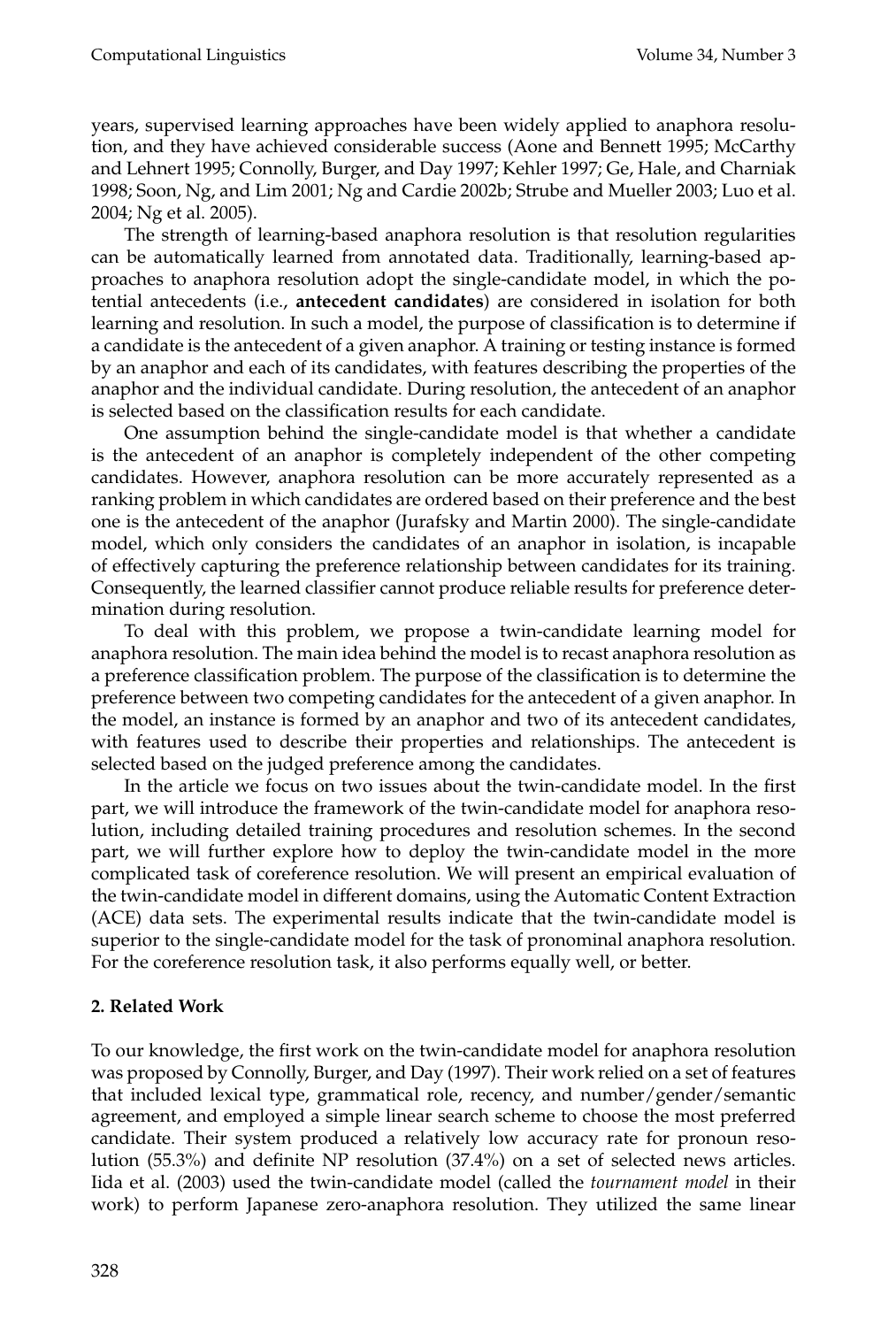scheme to search for antecedents. Compared with Connolly, Burger, and Day (1997), they adopted richer features in which centering information was incorporated to capture contextual knowledge. Their system achieved an accuracy of around 70% on a data set drawn from a corpus of newspaper articles. Both of these studies were carried out on uncommon data sets, which makes it difficult to compare their results with other baseline systems. In contrast to the previous work, we will explore the twincandidate model comprehensively by describing the model in more detail, trying more effective resolution schemes, deploying the model in the more complicated coreference resolution task, performing more extensive experiments, and evaluating the model in more depth.

Denis and Baldridge (2007) proposed a pronoun resolution system that directly used a ranking learning algorithm (based on Maximal Entropy) to train a preference classifier for antecedent selection. They reported an accuracy of around 72–76% for the different domains in the ACE data set. In our study, we will also investigate the solution of using a general ranking learner (e.g., Ranking-SVM). By comparison, the twin-candidate model is applicable to any discriminative learning algorithm, no matter whether it is capable of ranking learning or not. Moreover, as the model is trained and tested on pairwise candidates, it can effectively capture various relationships between candidates for better preference learning and determination.

Ng (2005) presented a ranking model for coreference resolution. The model focused on the preference between the potential partitions of NPs, instead of the potential antecedents of an NP as in our work. Given an input document, the model first employed *n* pre-selected coreference resolution systems to generate *n* candidate partitions of NPs. The model learned a preference classifier (trained using Ranking-SVM) that could distinguish good and bad partitions during testing. The best rank partition would be selected as the resolution output of the current text. The author evaluated the model on the ACE data set and reported an F-measure of 55–69% for the different domains. Although ranking-based, Ng's model is quite different from ours as it operates at the cluster-level whereas ours operates at the mention-level. In fact, the result of our twincandidate system can be used as an input to his model.

## **3. The Twin-Candidate Model for Anaphora Resolution**

## **3.1 The Single-Candidate Model**

Learning-based anaphora resolution uses a machine learning method to obtain *p*(*ante*  $(C_k)|$ *ana*,  $C_1, C_2, \ldots, C_n$ , the probability that a candidate  $C_k$  is the antecedent of the anaphor *ana* in the context of its antecedent candidates,  $C_1, C_2, \ldots, C_n$ . The singlecandidate model assumes that the probability that  $C_k$  is the antecedent is only dependent on the anaphor *ana* and  $C_k$ , and independent of all the other candidates. That is:

$$
p(\text{ante}(C_k) | \text{ana}, C_1, C_2, ..., C_n) = p(\text{ante}(C_k) | \text{ana}, C_k)
$$
 (1)

Thus, the probability of a candidate  $C_k$  being the antecedent can be approximated using the classification result on the instance describing the anaphor and  $C_k$  alone.

The single-candidate model is widely used in most anaphora resolution systems (Aone and Bennett 1995; Ge, Hale, and Charniak 1998; Preiss 2001; Strube and Mueller 2003; Kehler et al. 2004; Ng et al. 2005). In our study, we also build as the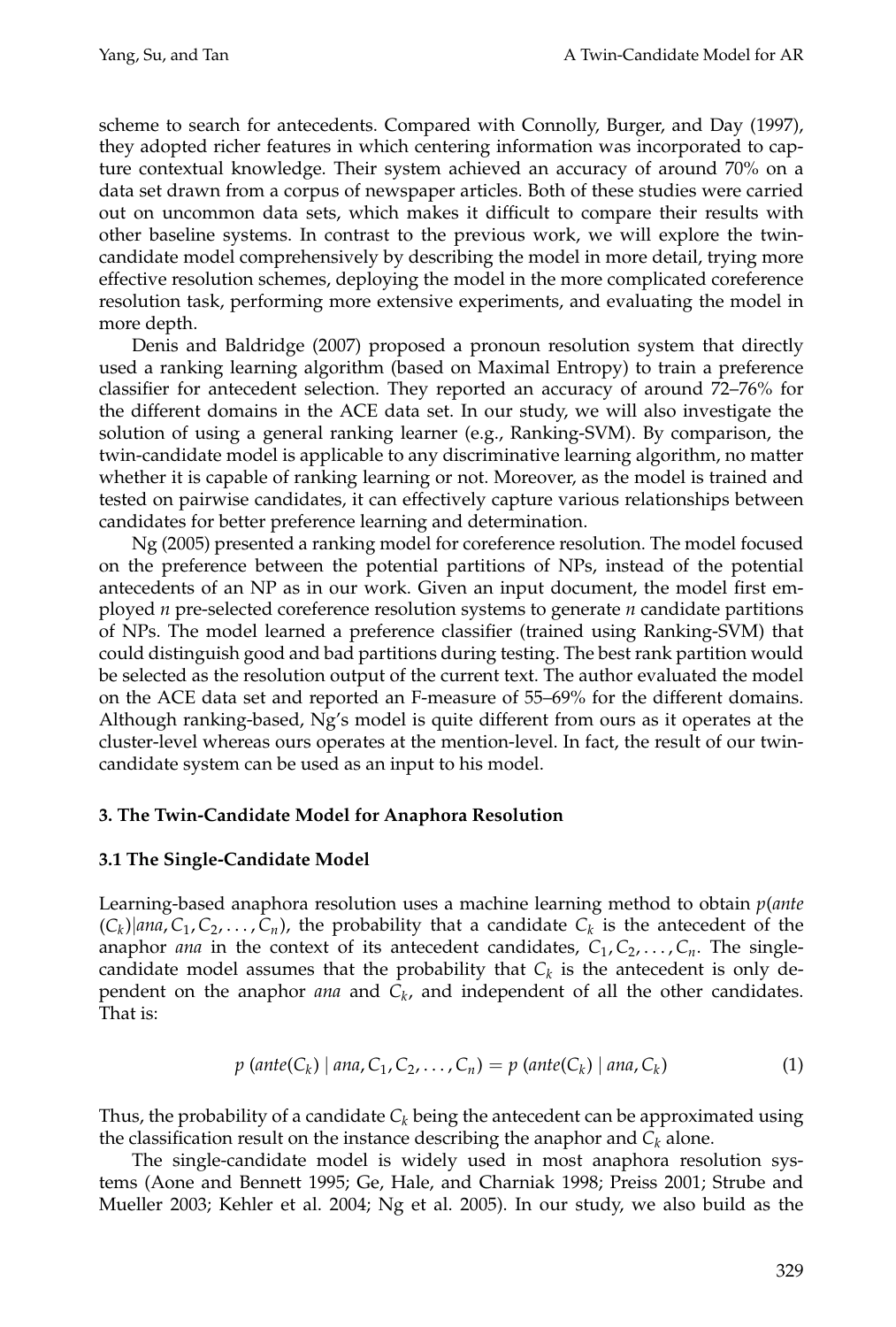A sample text for anaphora resolution.

[1 *Those figures*] are almost exactly what [2 *the government*] proposed to [3 *legislators*] in [4 *September*]. If [5 *the government*] can stick with  $\left[\begin{smallmatrix}6\\ 4 \end{smallmatrix}\right]$ ,  $\left[\begin{smallmatrix}7 \\ 7 \end{smallmatrix}\right]$  will be able to halve this year's 120 billion ruble (US \$193 billion) deficit.

## **Table 2**

Training instances generated under the single-candidate model for anaphora resolution.

| Anaphor                                                   | Training Instance                                                     | Label |  |
|-----------------------------------------------------------|-----------------------------------------------------------------------|-------|--|
|                                                           | $i\{$ [6 them], [1 Those figures]}                                    |       |  |
| $\left[$ <sub>6</sub> them $\right]$                      | $i\{$ [6 them], [2 the government]}                                   | 0     |  |
|                                                           | $i\{$ [6 them], [3 legislators]}                                      | 0     |  |
|                                                           | $i\{$ [6 them], [4 September]}                                        | 0     |  |
|                                                           | $i\{$ [6 them], [5 the government]}                                   | 0     |  |
|                                                           | $i\{[\tau it]$ , $[\tau$ Those figures] }                             | 0     |  |
|                                                           | $i\{[\tau it], [\tau] \}$ , [algoral] [3]                             | 0     |  |
| $\left[\begin{smallmatrix}7 & it\end{smallmatrix}\right]$ | $i\{r_1$ it], $r_4$ September                                         | 0     |  |
|                                                           | $\boldsymbol{i}$ {[ <sub>7</sub> it], [ <sub>5</sub> the government]} |       |  |
|                                                           | $i\{[\,7\ it]\}$ , $[\,6\ then]\}$                                    | 0     |  |

baseline a system for pronominal anaphora resolution based on the single-candidate model.

In the single-candidate model, an instance has the form of *i*{*ana*, *candi*}, where *ana* is an anaphor and *candi* is an antecedent candidate.<sup>1</sup> For training, instances are created for each anaphor occurring in an annotated text. Specifically, given an anaphor *ana* and its antecedent candidates, a set of negative instances (labeled "0") is formed by pairing *ana* and each of the candidates that is not coreferential with *ana*. In addition, a single positive instance (labeled "1") is formed by pairing *ana* and the closest antecedent, that is, the closest candidate that is coreferential with *ana*. <sup>2</sup> Note that it is possible that an anaphor has two or more antecedents, but we only create one positive instance for the closest antecedent as its reference relationship with the anaphor is usually the most direct and thus the most confident.

As an example, consider the text in Table 1.

Here,  $\begin{bmatrix} 6 \text{ them} \end{bmatrix}$  and  $\begin{bmatrix} 7 \text{ it} \end{bmatrix}$  are two anaphors.  $\begin{bmatrix} 1 \text{ Those figures} \end{bmatrix}$  and  $\begin{bmatrix} 5 \text{ the government} \end{bmatrix}$  are their closest antecedents, respectively. Supposing that the antecedent candidates of the two anaphors are just all their preceding NPs in the current text, the training instances to be created for the text segment are listed in Table 2.

<sup>1</sup> In our study, we only consider anaphors whose antecedents are noun phrases. Typically, all the NPs preceding an anaphor can be taken as the initial antecedent candidates. For better learning and resolution, however, candidates can be filtered so that only those "confident" NPs, which occur in the specified search scope and meet constraints such as number/gender agreement, are considered. The details of candidate selection in our system will be discussed later in the section on experiments.

<sup>2</sup> We assume that at least one antecedent exists in the candidate set of an anaphor. However, for real resolution, if none of the antecedents of an anaphor occur in the candidate set, we simply discard the anaphor and do not create any training instance for it.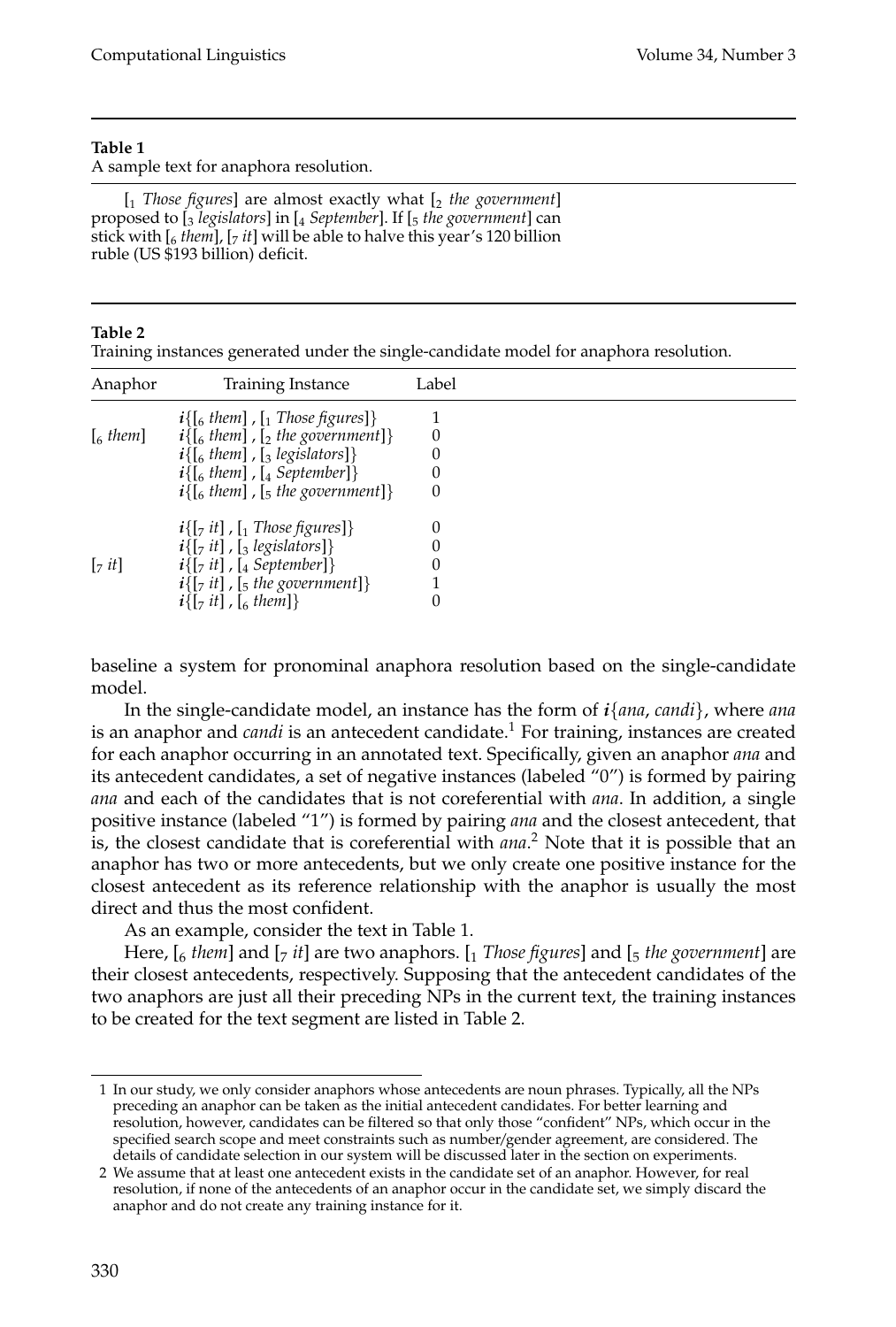| c |  |
|---|--|
|---|--|

Feature set for pronominal anaphora resolution.

| ana_Reflexive           | whether the anaphor is a reflexive pronoun                                                        |
|-------------------------|---------------------------------------------------------------------------------------------------|
| ana_PronType            | type of the anaphor if it is a pronoun (he, she, it or they?)                                     |
| candi_Def               | whether the candidate is a definite description                                                   |
| candi_Indef             | whether the candidate is an indefinite NP                                                         |
| candi_Name              | whether the candidate is a named entity                                                           |
| candi_Pron              | whether the candidate is a pronoun                                                                |
| candi_FirstNP           | whether the candidate is the first mentioned NP in the sentence                                   |
| candi_Subject           | whether the candidate is the subject of a sentence, the subject of a clause, or not.              |
| candi <sub>-Oject</sub> | whether the candidate is the object of a verb, the object of a preposition,                       |
|                         | or not                                                                                            |
|                         | candi Parallel Struct whether the candidate has an identical collocation pattern with the anaphor |
| candi_SentDist          | the sentence distance between the candidate and the anaphor                                       |
| candi_NearestNP         | whether the candidate is the candidate closest to the anaphor in position                         |

Note that for  $[\gamma$  *it*], we do not use  $[\gamma$  *the government*] to create a positive training instance as it is not the closest candidate that is coreferential with the anaphor.

A vector of features is specified for each training instance. The features may describe the characteristics of the anaphor and the candidate, as well as their relationships from lexical, syntactic, semantic, and positional aspects. Table 3 lists the features used in our study. All these features can be computed with high reliability, and have been proven effective for pronoun resolution in previous work.

Based on the generated feature vectors, a classifier is trained using a certain learning algorithm. During resolution, given a newly encountered anaphor, a test instance is formed for each of the antecedent candidates. The instance is passed to the classifier, which then returns a confidence value indicating the likelihood that the candidate is the antecedent of the anaphor. The candidate with the highest confidence is selected as the antecedent. For example, suppose  $[z<sub>i</sub>it]$  is an anaphor to be resolved. Six test instances will be created for its six antecedent candidates, as listed in Table 4. The learned classifier is supposed to give the highest confidence to  $i\{[\tau \, it]$ ,  $[\tau \, the \, government]\}$ , indicating the candidate  $\left[\frac{1}{2}$  *the government*] is the antecedent of  $\left[\frac{1}{2}$  *it*].

## **3.2 A Problem with the Single-Candidate Model**

As described, the assumption behind the single-candidate model is that the probability of a candidate being the antecedent of a given anaphor is completely independent of

**Table 4**

Test instances generated under the single-candidate model for anaphora resolution.

| Anaphor                | Test Instance                                                                                                                                                                                                                                                                                |  |
|------------------------|----------------------------------------------------------------------------------------------------------------------------------------------------------------------------------------------------------------------------------------------------------------------------------------------|--|
| $\lceil z$ it $\rceil$ | $i\{[\tau it]$ , $[\tau$ Those figures] }<br>$\mathbf{i}$ {[ <sub>7</sub> it], [ <sub>2</sub> the government]}<br>$i\{[\tau it], [\tau] \}$ , $[\tau]$ legislators]}<br>$i\{[\tau it]$ , [4 September]}<br>$i\{[\tau it]$ , $[\tau t]$ , the government]}<br>$i\{[\tau_{7} it]$ , [6 them] } |  |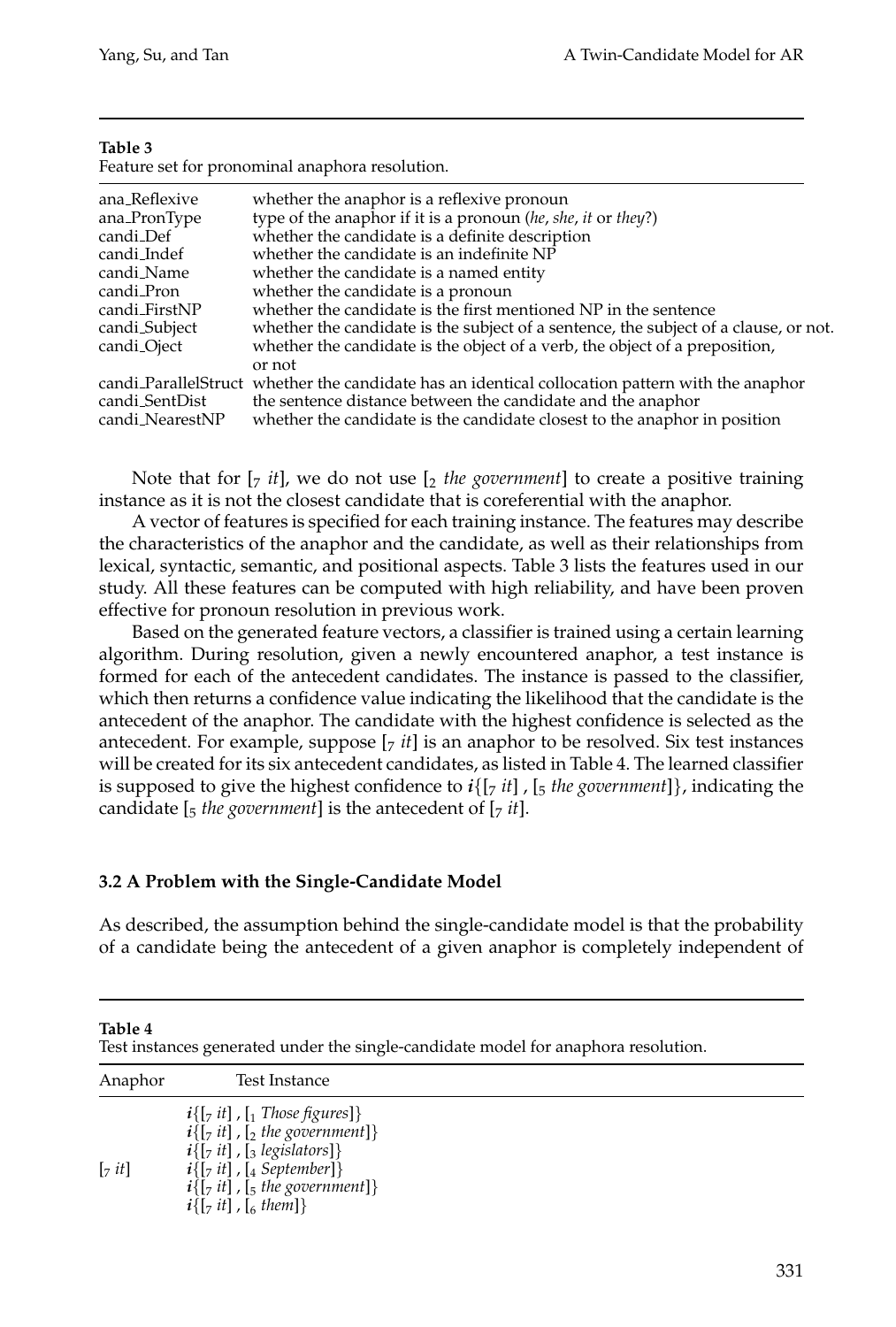the other competing candidates. However, for an anaphor, the determination of the antecedent is often subject to preference among the candidates (Jurafsky and Martin 2000). Whether a candidate is the antecedent depends on whether it is the "best" among the candidate set, that is, whether there exists no other candidate that is preferred over it. Hence, simply considering one candidate individually is an indirect and unreliable way to select the correct antecedent.

The idea of preference is common in linguistic theories on anaphora. Garnham (2001) summarizes different factors that influence the interpretation of anaphoric expressions. Some factors such as morphology (gender, number, animacy, and case) or syntax (e.g., the role of binding and commanding relations [Chomsky 1981]) are "eliminating," forbidding certain NPs from being antecedents. However, many others are "preferential," giving more preference to certain candidates over others; examples include:

- Sentence-based factors: Pronouns in one clause prefer to refer to the NP that is the subject of the previous clause (Crawley, Stevenson, and Kleinman 1990). Also, the NP that is the first-mentioned expression is preferred regardless of the syntactic and semantic role played by the referring expression (Gernsbacher and Hargreaves 1988).
- Stylistic factors: Pronouns preferentially take parallel antecedents that play the same role as the anaphor in their respective clauses (Grober, Beardsley, and Caramazza 1978; Stevenson, Nelson, and Stenning 1995).
- Discourse-based factors: Items currently in focus are the prime candidates for providing antecedents for anaphoric expressions. According to centering theory (Grosz, Joshi, and Weinstein 1995), each utterance has a set of forward-looking centers that have higher preference to be referred to in later utterances. The forward-looking centers can be ranked based on grammatical roles or other factors.
- Distance-based factors: Pronouns prefer candidates in the previous sentence compared with those two or more sentences back (Clark and Sengul 1979).

As a matter of fact, "eliminating" factors could also be considered "preferential" if we think of the act of eliminating candidates as giving them low preference.

Preference-based strategies are also widely seen in earlier manual approaches to pronominal anaphora resolution. For example, the SHRDLU system by Winograd (1972) prefers antecedent candidates in the subject position over those in the object position. The system by Wilks (1973) prefers candidates that satisfy selectional restrictions with the anaphor. Hobbs's algorithm (Hobbs 1978) prefers candidates that are closer to the anaphor in the syntax tree, and the RAP algorithm (Lappin and Leass 1994) prefers candidates that have a high salience value computed by aggregating the weights of different factors.

During resolution, the single-candidate model does select an antecedent based on preference by using classification confidence for candidates; that is, the higher confidence value the classifier returns, the more likely the candidate is preferred as the antecedent. Nevertheless, as the model considers only one candidate at a time during training, it cannot effectively capture the preference between candidates for classifier learning. For example, consider an anaphor and a candidate *Ci*. If there are no "better"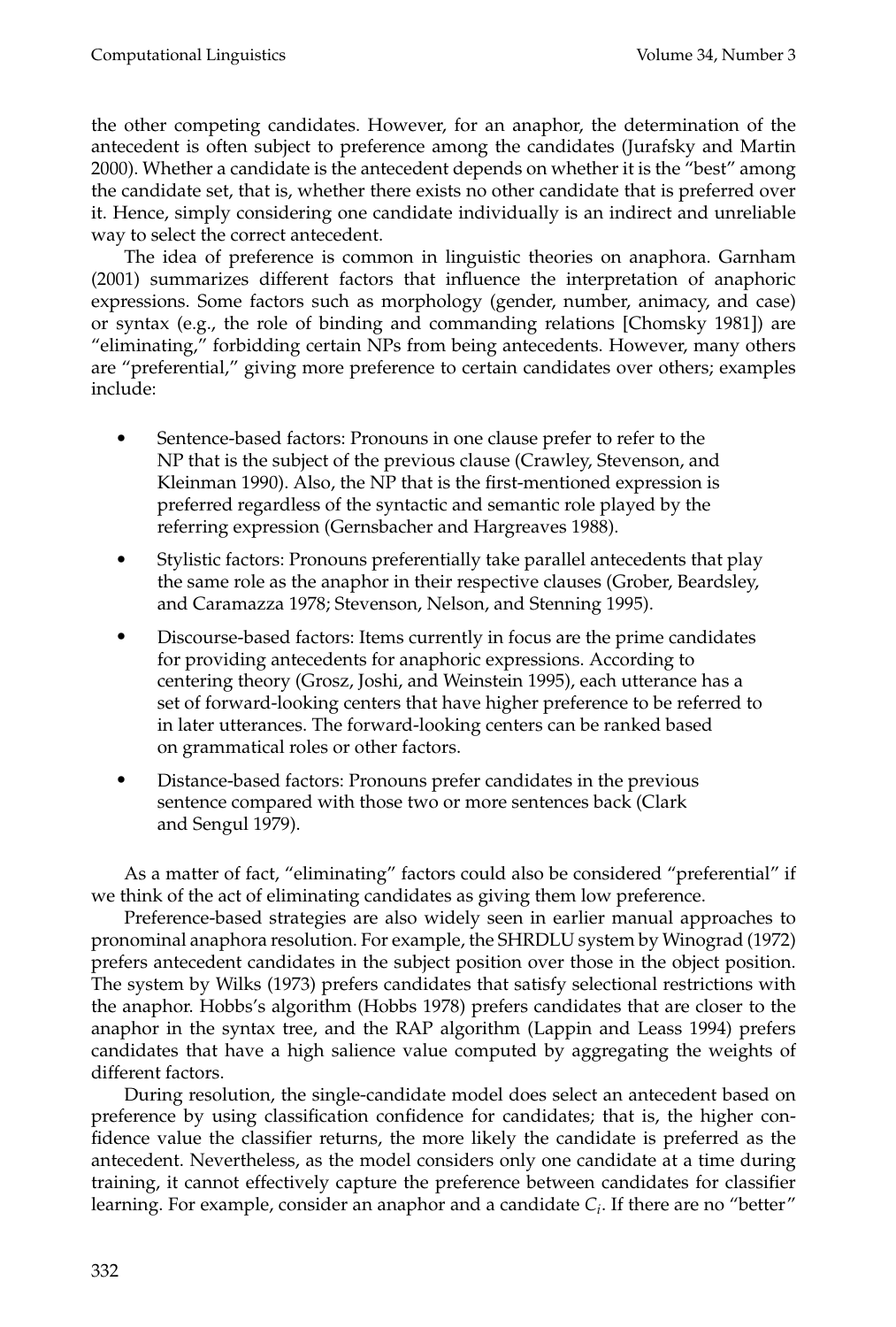candidates in the candidate set,  $C_i$  is the antecedent and forms a positive instance. Otherwise, *Ci* is not selected as the antecedent and thus forms a negative instance. Simply looking at a candidate alone cannot explain this, and may possibly result in inconsistent training instances (i.e., the same feature vector but different class labels). Consequently, the confidence values returned by the learned classifier cannot reliably reflect the preference relationship between candidates.

## **3.3 The Twin-Candidate Model**

To address the problem with the single-candidate model, we propose a twin-candidate model to handle anaphora resolution. As opposed to the single-candidate model, the model explicitly learns a preference classifier to determine the preference relationship between candidates. Formally, the model considers the probability that a candidate is the antecedent as the probability that the candidate is preferred over all the other competing candidates. That is:

$$
p (\text{ante}(C_k) | \text{ ana}, C_1, C_2, \dots, C_n)
$$
  
=  $p (C_k \succ \{C_1, \dots, C_{k-1}, C_{k+1}, \dots, C_n\} | \text{ana}, C_1, C_2, \dots, C_n)$  (2)  
=  $p(C_k \succ C_1, \dots, C_k \succ C_{k-1}, C_k \succ C_{k+1}, \dots, C_k \succ C_n | \text{ana}, C_1, C_2, \dots, C_n)$ 

Assuming that the preference between  $C_k$  and  $C_i$  is independent of the preference between  $C_k$  and the candidates other than  $C_i$ , we have:

$$
p(C_k \succ C_1, \ldots, C_k \succ C_{k-1}, C_k \succ C_{k+1}, \ldots, C_k \succ C_n \mid \text{ana}, C_1, C_2, \ldots, C_n)
$$
  
= 
$$
\prod_{1 < i < n, i \neq k} p(C_k \succ C_i \mid \text{ana}, C_k, C_i)
$$
 (3)

Thus:

$$
\ln p \left(\text{ante}(C_k) \mid \text{ana}, C_1, C_2, \dots, C_n\right)
$$
\n
$$
= \sum_{1 < i < n, i \neq k} \ln p(C_k > C_i \mid \text{ana}, C_k, C_i) \tag{4}
$$

This suggests that the probability that a candidate  $C_k$  is the antecedent can be estimated using the classification results on the set of instances describing  $C_k$  and each of the other competing candidates. To do this, we learn a classifier that, given any two candidates of a given anaphor, can determine which one is preferred to be the antecedent of the anaphor. The final antecedent is identified based on the classified preference relationships among the candidates. This is the main idea of the twin-candidate model.

In such a model, each instance consists of three elements: *i*{*ana*, *Ci*, *Cj*}, where *ana* is an anaphor, and  $C_i$  and  $C_j$  are two of its antecedent candidates. The class label of an instance represents the preference between the two candidates for the antecedent, for example, "01" indicating  $C_i$  is preferred over  $C_i$  and "10" indicating  $C_i$  is preferred. Being trained with instances built based on this principle, the classifier is capable of determining the preference between any two candidates of a given anaphor by returning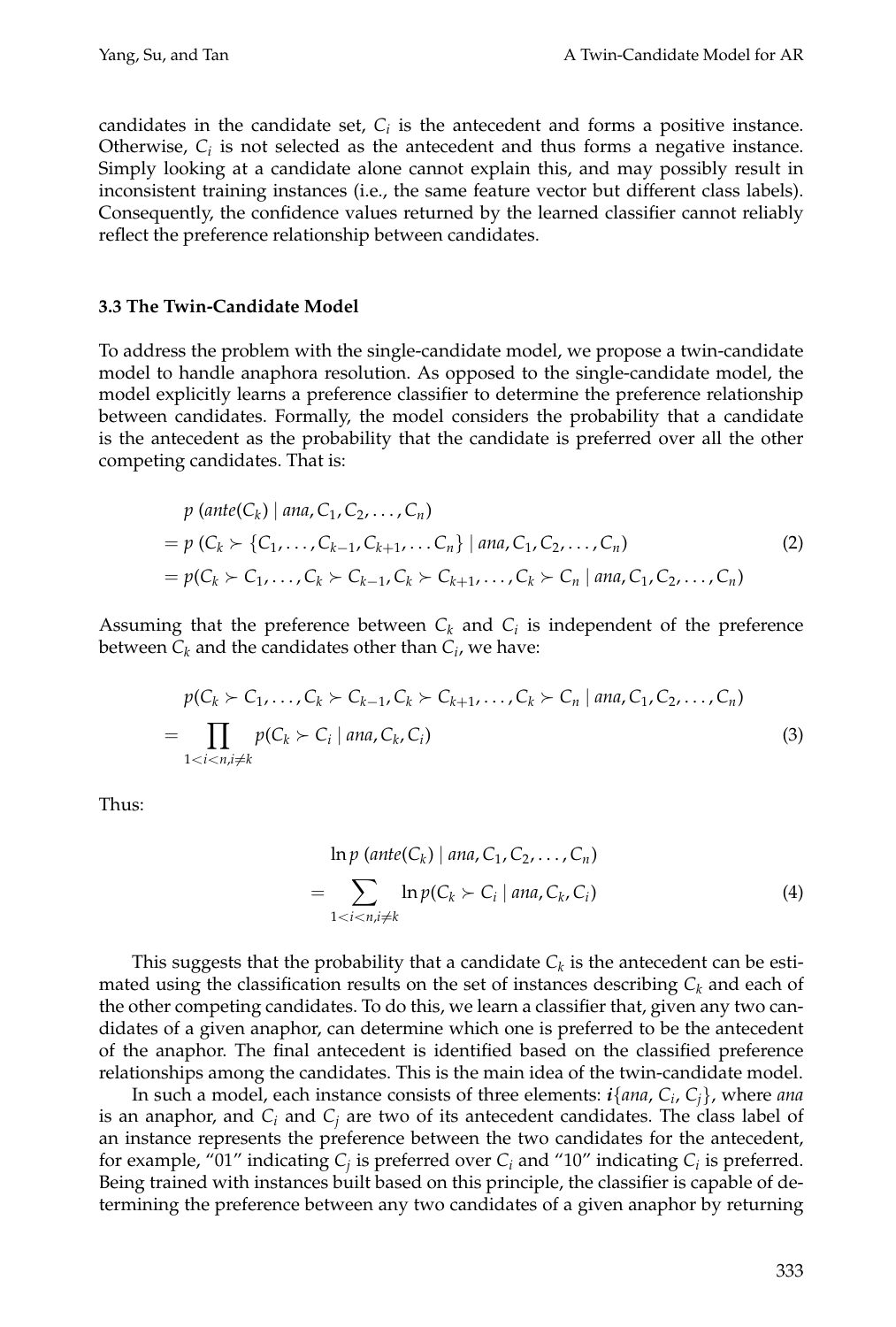A sample text for anaphora resolution.

[1 *Those figures*] are almost exactly what [2 *the government*] proposed to [3 *legislators*] in [4 *September*]. If [5 *the government*] can stick with  $\begin{bmatrix} 6 & \text{them} \end{bmatrix}$ ,  $\begin{bmatrix} 7 & \text{it} \end{bmatrix}$  will be able to halve this year's 120 billion ruble (US \$193 billion) deficit.

a class label, either "01" or "10", accordingly. In the next section, we will introduce in detail a system based on the twin-candidate model for anaphora resolution.

## **3.4 Framework of the Twin-Candidate Model**

*3.4.1 Instance Representation.* In the twin-candidate model, an instance takes the form *i*{*ana*, *Ci*, *Cj*}, where *ana* is an anaphor and *Ci* and *Cj* are two of its antecedent candidates. We stipulate that  $C_i$  should be closer to *ana* than  $C_i$  in position (i.e.,  $i < j$ ). An instance is labeled "10" if  $C_i$  is preferred over  $C_i$  as the antecedent, or "01" if otherwise.

A feature vector is associated with an instance, and it describes different properties and relationships between *ana* and each of the candidates, *Ci* or *Cj*. In our study, the system with the twin-candidate model adopts the same feature set as the baseline system with the single-candidate model (shown in Table 3). The difference is that a feature for the single candidate, *candi X*, has to be replaced by a pair of features for the twin candidates, *candi1 X* and *candi2 X*. For example, feature *candi Pron*, which describes whether a candidate is a pronoun, will be replaced by two features *candi1 Pron* and *candi2 Pron*, which describe whether *Ci* and *Cj* are pronouns, respectively.

*3.4.2 Training Instances Creation.* To learn a preference classifier, a training instance for an anaphor should be composed of two candidates with an explicit preference relationship, for example, one being an antecedent and the other being a non-antecedent. A pair of candidates that are both antecedents or both non-antecedents are not suitable for instance creation because their preference cannot be explicitly represented for training, although it does exist.

Based on this idea, during training, for an encountered anaphor *ana*, we take the closest antecedent, C<sub>ante</sub>, as the anchor candidate.<sup>3</sup> C<sub>ante</sub> is paired with each of the candidates  $C_{nc}$  that is not coreferential with *ana*. If  $C_{ant}$  is closer to *ana* than  $C_{nc}$ , an instance  $i$ {*ana*,  $C_{nc}$ ,  $C_{ant}$ } is created and labeled "01". Otherwise, if  $C_{nc}$  is closer, an instance  $i\{ana, C_{ante}, C_{nc}\}$  is created and labeled "10" instead.

Consider again the sample text given in Table 1, which is repeated in Table 5. For the anaphor  $[\gamma$  *it*], the closest antecedent,  $[\gamma$  *the government*] (denoted as  $NP_5$ ), is chosen as the anchor candidate. It is paired with the four non-coreferential candidates (i.e., *NP*1, *NP*<sub>3</sub>, *NP*<sub>4</sub>, and *NP*<sub>6</sub>) to create four training instances. Among them, the instances formed with  $NP_1$ ,  $NP_3$  or  $NP_4$  are labeled "01" and the one with  $NP_6$  is labeled "10". Table 6 lists all the training instances to be generated for the text.

*3.4.3 Classifier Generation.* Based on the feature vectors for the generated training instances, a classifier can be trained using a discriminative learning algorithm. Given a test instance  $i\{ana, C_i, C_j\}$  ( $i < j$ ), the classifier is supposed to return a class label of "10",

<sup>3</sup> If no antecedent is found in the candidate set, we do not generate any training instance for the anaphor.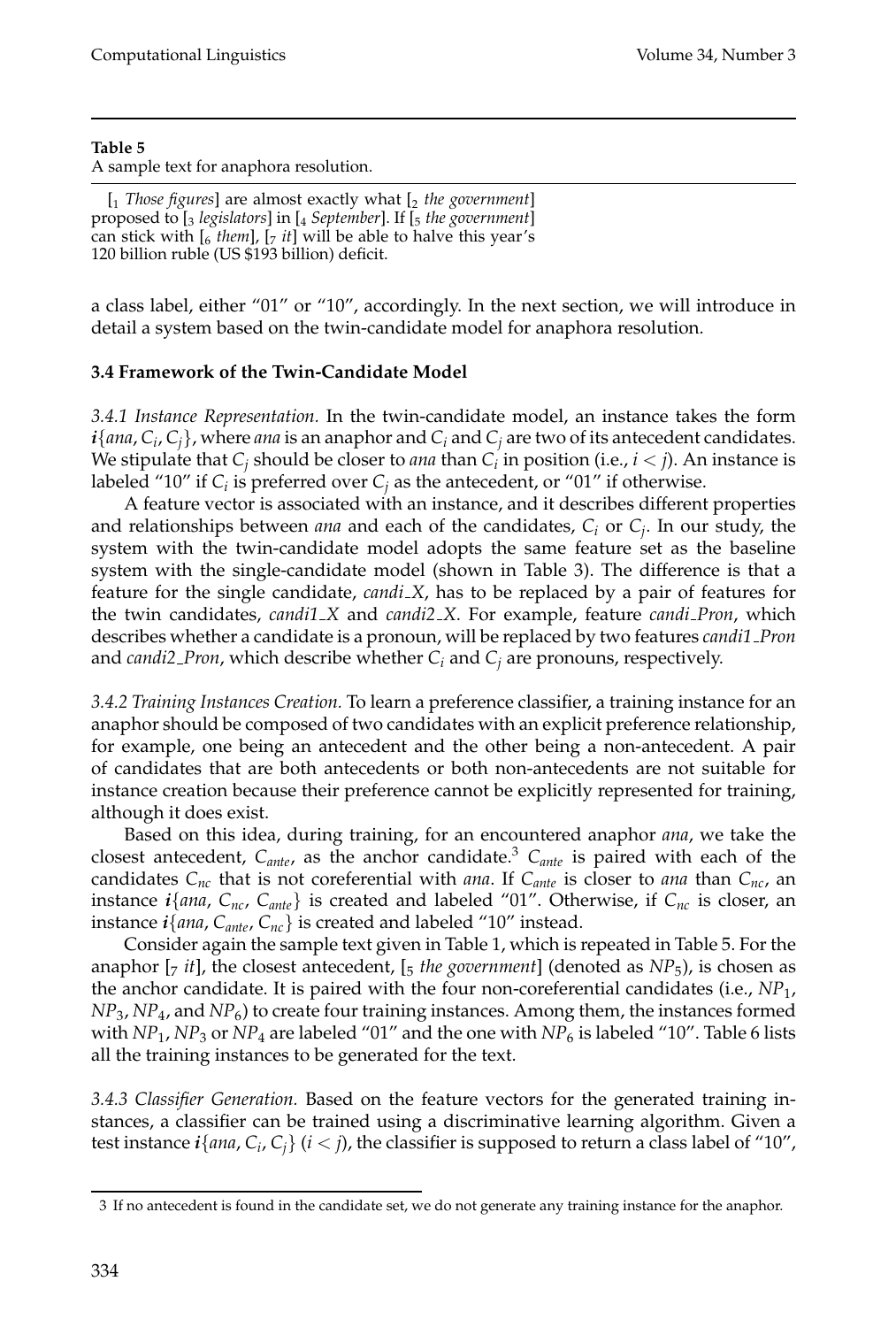Training instances generated under the twin-candidate model for anaphora resolution.

| Anaphor           | Training Instance                                                                                         | Label |  |
|-------------------|-----------------------------------------------------------------------------------------------------------|-------|--|
|                   | $i\{[\delta_{6} \text{ them}], [\delta_{1} \text{ Those figures}], [\delta_{2} \text{ the government}]\}$ | 10    |  |
| $\lceil_{6}$ them | $i\{$ [6 them], [1 Those figures], [3 legislators]}                                                       | 10    |  |
|                   | $i\{$ [6 them], [1 Those figures], [4 September]]                                                         | 10    |  |
|                   | $i\{$ [6 them], [1 Those figures], [5 the government]}                                                    | 10    |  |
|                   | $i\{[\tau_{7} it], [\tau_{1}]\}$ Those figures], $[\tau_{5}]\$ the government]}                           | 01    |  |
|                   | $i\{[\tau_7 it], [\tau_3]$ legislators], $[\tau_5]$ the government]}                                      | 01    |  |
| $\lceil z$ it]    | $i\{[\tau_{7} it], [\tau_{4} September], [\tau_{5} the government]\}$                                     | 01    |  |
|                   | $i\{[\tau it], [\tau]$ , if the government], $[\tau]$ them]}                                              | 10    |  |

indicating that *Ci* is preferred over *Cj* for the antecedent of *ana*, or "01", indicating that *Cj* is preferred.

*3.4.4 Antecedent Identification.* After training, the preference classifier can be used to resolve anaphors. The process of determining the antecedent of a given anaphor, called **antecedent identification**, could be thought of as a tournament, a competition in which many participants play against each other in individual matches. The candidates are like players in a tournament. A series of matches between candidates is held to determine the champion of the tournament, that is, the final antecedent of the anaphor under consideration. Here, the preference classifier is like the referee who judges which candidate wins or loses in a match.

If an anaphor has only one antecedent candidate, it is resolved to the candidate directly. For anaphors that have more than one candidate, two possible schemes can be employed to find the antecedent.

**Tournament Elimination** Tournament Elimination is a type of tournament where the loser in a match is immediately eliminated. Such a scheme is also applicable to antecedent identification. In the scheme, candidates are compared linearly from the beginning to the end. Specifically, the first candidate is compared with the second one, forming a test instance, which is then passed to the classifier to determine the preference. The "losing" candidate that is judged less preferred by the classifier is eliminated and never considered. The winner, that is, the preferred candidate, is compared with the third candidate. The process continues until all the candidates are compared, and the candidate that wins in the last comparison is selected as the antecedent.

For demonstration, we use the text in Table 5 as a test example. Suppose we have a "perfect" classifier that can correctly determine the preference between candidates. That is, the candidates that are coreferential with the anaphor will be classified as preferred over those that are not. (If the two candidates are both coreferential or both noncoreferential with the anaphor, the one closer to the anaphor in position is preferred.) To resolve the anaphor  $[\tau_j$  *it*], the candidate  $NP_1$  is first compared with  $NP_2$ . The formed instance is classified as "01", indicating *NP*<sup>2</sup> is preferred. Thus, *NP*<sup>1</sup> is eliminated and *NP*<sup>2</sup> continues to compete with *NP*<sup>3</sup> and *NP*<sup>4</sup> until it fails in the comparison with *NP*5. Finally,  $NP_5$  beats  $NP_6$  in the last match and is selected as the antecedent. All the test instances to be generated in sequence for the resolution of  $\left[\frac{6}{3}$  *them*] and  $\left[\frac{7}{7}$  *it*] are listed in Table 7.

The Tournament Elimination scheme has a computational complexity of O(*N*), where *N* is the number of the candidates. Thus, it enables a relatively large number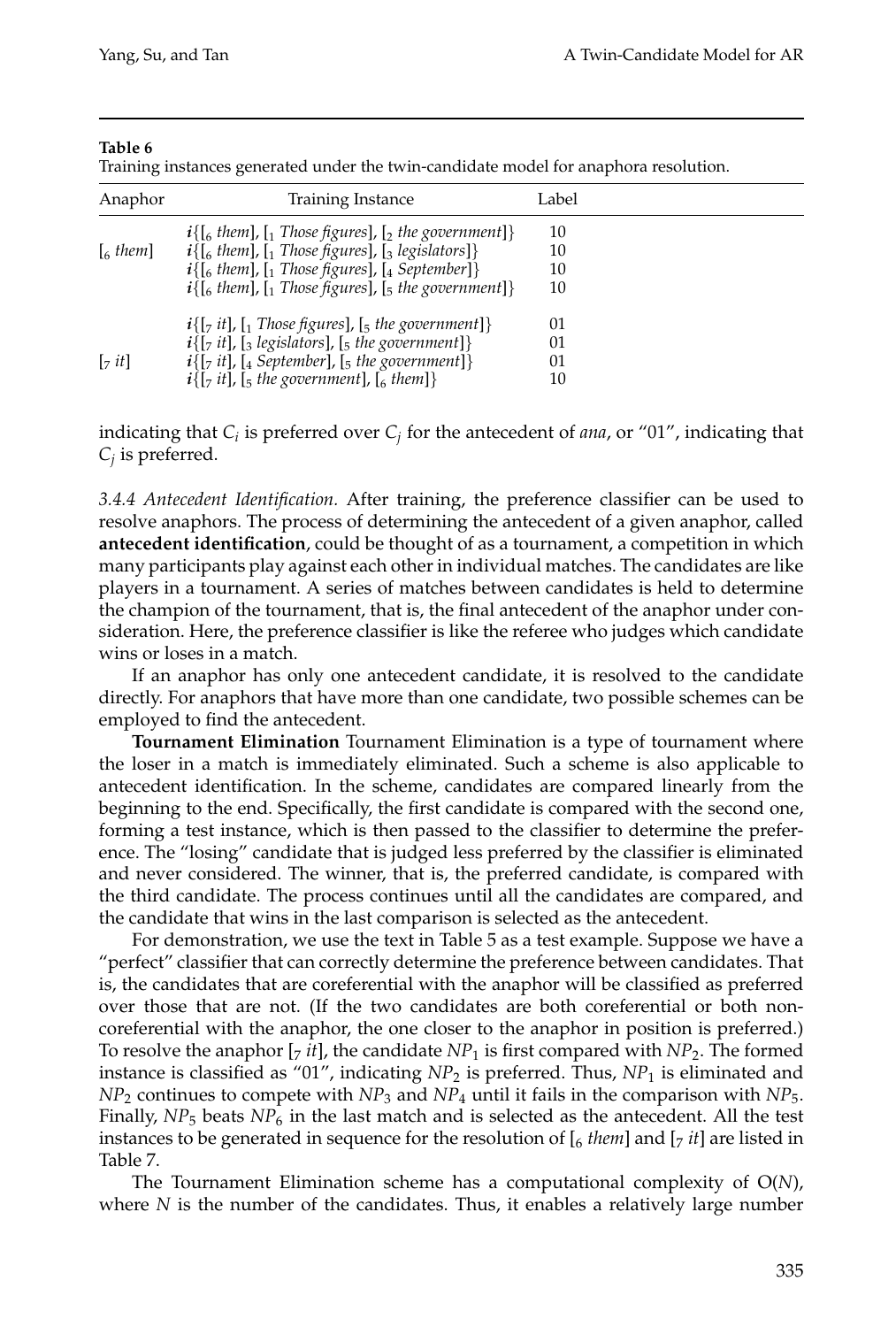Test instances generated under the twin-candidate model with the Tournament Elimination scheme.

| Anaphor                    | Test Instance                                                                                                                                                                                                                                                                                                                                                                                                           | Result                          |  |
|----------------------------|-------------------------------------------------------------------------------------------------------------------------------------------------------------------------------------------------------------------------------------------------------------------------------------------------------------------------------------------------------------------------------------------------------------------------|---------------------------------|--|
| $\left[$ <sub>6</sub> them | $i\{[\begin{bmatrix} 6 \end{bmatrix}, [\begin{bmatrix} 1 \end{bmatrix}]\}$ Those figures], $[\begin{bmatrix} 2 \end{bmatrix}]$ the government]<br>$i\{[\begin{bmatrix}6 \\ 1 \end{bmatrix}, [\begin{bmatrix}1 \\ 1 \end{bmatrix}]\}$ [3 legislators]]<br>$i\{$ [6 them], [1 Those figures], [4 September]}<br>$i\{[\delta_{6} \text{ them}], [\delta_{1} \text{ Those figures}], [\delta_{5} \text{ the government}]\}$ | 10<br>10<br>10<br>10            |  |
| $\lceil z$ it $\rceil$     | $i\{[\tau_{7} it]\}$ , $[\tau_{1}$ Those figures], $[\tau_{2}$ the government]}<br>$i\{[\tau_{7} it]\}$ , [2 the government], [3 legislators]}<br>$i\{[\tau_{7} it]$ , $[\tau_{2} the government]$ , $[\tau_{4} September]\}$<br>$i\{[\tau it]$ , $[\tau]$ the government], $[\tau]$ the government]}<br>$i\{[\tau_{7} it]$ , $[\tau_{5} the government]$ , $[\tau_{6} them]\}$                                         | 01<br>10<br>10<br>$_{01}$<br>10 |  |

of candidates to be processed. However, as our twin-candidate model imposes no constraints that enforce transitivity of the preference relation, the preference classifier would likely output  $C_1 \succ C_2$ ,  $C_2 \succ C_3$ , and  $C_3 \succ C_1$ . Hence, it is unreliable to eliminate a candidate once it happens to lose in one comparison, without considering all of its winning/losing results against the other candidates.

**Round Robin** In Section 3.3, we have shown that the probability that a candidate is the antecedent can be calculated using the preference classification results between the candidate and its opponents. The candidate with the highest preference is selected as the antecedent, that is:

$$
Antecedent(ana) = \arg_i \max p \ (ante(C_i) \mid ana, C_1, C_2, \dots, C_n)
$$

$$
\propto \arg_i \max \sum_{j \neq i} CF(i \{ ana, C_i, C_j\}, C_i)
$$
(5)

where  $CF(i \{ \text{ana}, C_i, C_i\}, C_i)$  is the confidence with which the classifier determines  $C_i$  to be preferred over  $C_j$  as the antecedent of *ana*. If we define the score of  $C_i$  as:

$$
Score(C_i) = \sum_{j \neq i} CF(i\{ana, C_i, C_j\}, C_i)
$$
\n(6)

Then, the most preferred candidate is the candidate that has the maximum score. If we simply use 1 to denote the result that  $C_i$  is classified as preferred over  $C_j$ , and  $-1$  if  $C_j$  is preferred otherwise, then:

$$
Score(C_i) = |\{C_j|C_i \succ C_j\}| - |\{C_j|C_j \succ C_i\}| \tag{7}
$$

That is, the score of a candidate is the number of the opponents to which it is preferred, less the number of the opponents to which it is less preferred. To obtain the scores, the antecedent candidates are compared with each other. For each candidate, its comparison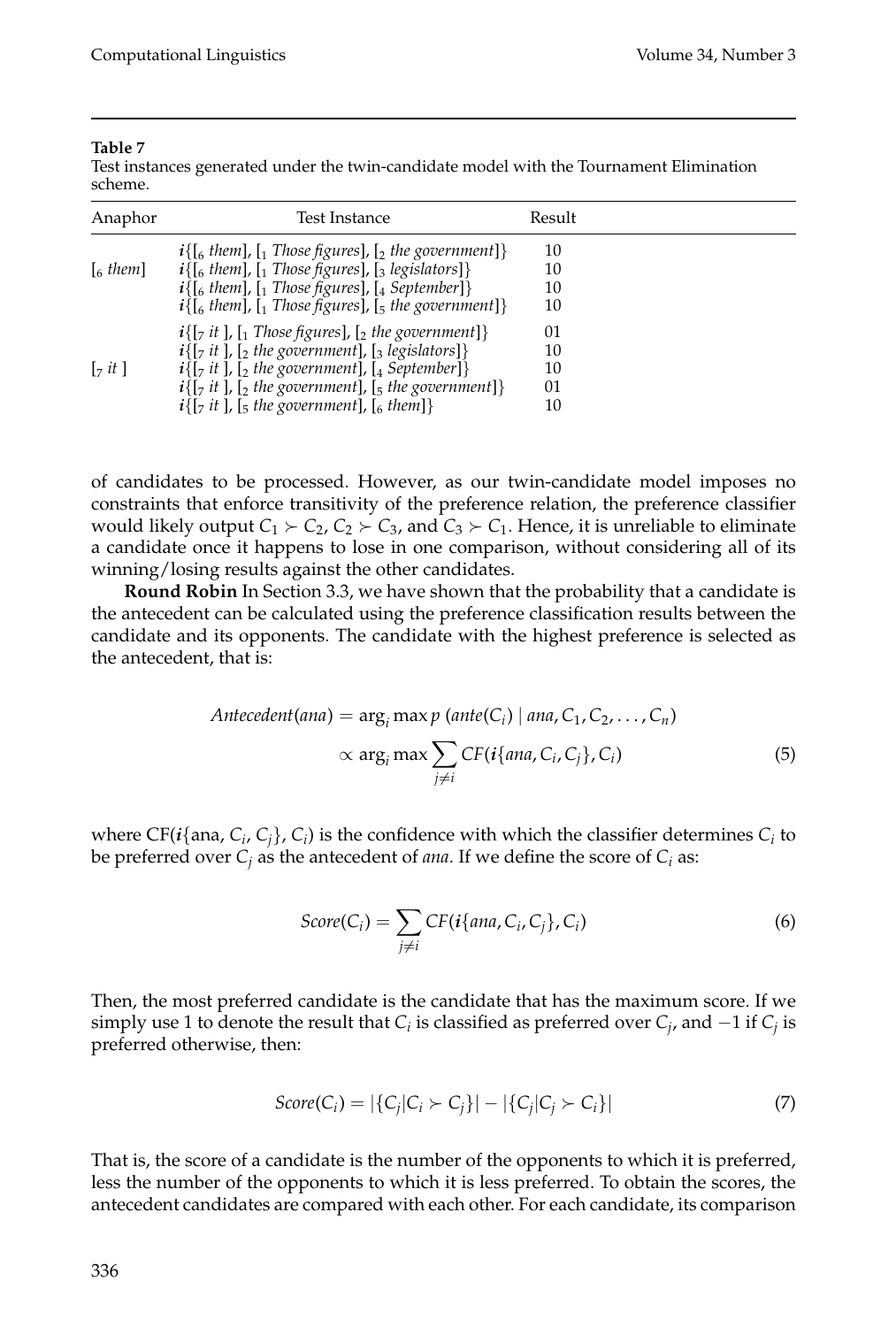| able |  |
|------|--|
|------|--|

Test instances generated under the twin-candidate model with the Round Robin scheme.

| Anaphor                | Test Instance                                                                         | Result |  |
|------------------------|---------------------------------------------------------------------------------------|--------|--|
|                        | $i\{[\tau_{\tau} it], [\tau_{\tau}]$ Those figures], $[\tau_{\tau}]$ the government]} | 01     |  |
|                        | $i\{[\tau_{\tau} it], [\tau_{\tau}] \}$ Those figures], $[\tau_{\tau}]$ legislators]} | 01     |  |
|                        | $i\{[\tau_{7} it], [\tau_{1}]\}$ Those figures], $[\tau_{4}]\$ September]}            | 01     |  |
|                        | $i\{[\tau it], [\tau] \}$ Those figures], $[\tau]$ the government]}                   | 01     |  |
|                        | $i\{[\tau_{\tau} it]$ , $[\tau_{\tau}]$ Those figures], $[\tau_{\tau}]$ them]}        | 01     |  |
|                        | $i\{[\tau_{7} it], [\tau_{2} the government], [\tau_{3}~legislators]\}\$              | 10     |  |
|                        | $i\{[\tau it], [\tau]$ the government], $[\tau]$ September]}                          | 10     |  |
| $\lceil z$ it $\rceil$ | $i\{[\tau_{7}, it], [\tau_{2}, the government], [\tau_{5}, the government]\}\$        | 01     |  |
|                        | $i\{[\tau it], [\tau]$ the government], $[\tau]$ them]}                               | 10     |  |
|                        | $i\{[\tau_{7} it], [\tau_{3}]$ legislators], $[\tau_{4}]$ September]}                 | 01     |  |
|                        | $i\{[\tau it], [\tau is] \}$ , [3 legislators], [5 the government]}                   | 01     |  |
|                        | $i\{[\tau_{7} it], [\tau_{3}]$ legislators], $[\tau_{6}]$ them]}                      | 01     |  |
|                        | $i\{[\tau it], [\tau] \in \mathcal{E}\}$ [5 the government]}                          | 01     |  |
|                        | $i\{[\tau it], [\tau] \in \mathcal{E}$ September], $[\tau]$ them]}                    | 01     |  |
|                        | $i\{[\tau_{7} it], [\tau_{5} the government], [\tau_{6} them]\}$                      | 10     |  |

result against every other candidate is recorded. Its score increases by one if it wins a match, or decreases by one if it loses. The candidate with the highest score is selected as the antecedent.

Antecedent identification carried out in such a way corresponds to a type of tournament called Round Robin in which each participant plays every other participant once, and the final champion is selected based on the winning–losing records of the players. In contrast to the Elimination scheme, the Round Robin scheme is more reliable in that the preference of a candidate is determined by overall comparisons with the other competing candidates. The computational complexity of the scheme is  $O(N^2)$ , where *N* is the number of the candidates.

To illustrate this, consider the example in Table 5 again. The test instances to be generated for resolving the anaphor  $[\tau$  *it*] are listed in Table 8. As shown, each of the candidates is compared with every other competing candidate. The scores of the candidates are summarized in Table 9. Here, the candidate *NP*<sup>5</sup> beats all the opponents in the comparisons and obtains the maximum score of five. Thus it will be selected as the antecedent.

An extension of the above Round Robin scheme is called the Weighted Round Robin scheme. In the weighted version, the confidence values returned by the classifier,

| Table 9<br>Scores for the candidates under the Round Robin scheme. |                          |  |  |  |      |                                          |  |
|--------------------------------------------------------------------|--------------------------|--|--|--|------|------------------------------------------|--|
| NP <sub>1</sub>                                                    |                          |  |  |  |      | $NP_2$ $NP_3$ $NP_4$ $NP_5$ $NP_6$ Score |  |
|                                                                    | $NP_1$ -1 -1 -1 -1 -1 -5 |  |  |  |      |                                          |  |
|                                                                    | $NP_2$ +1 +1 +1 -1 +1 +3 |  |  |  |      |                                          |  |
|                                                                    | $NP_3$ +1 -1 -1 -1 -1 -3 |  |  |  |      |                                          |  |
|                                                                    | $NP_4$ +1 -1 +1 -1 -1 -1 |  |  |  |      | $-1$                                     |  |
|                                                                    | $NP_5$ +1 +1 +1 +1       |  |  |  | $+1$ | $+5$                                     |  |
|                                                                    | $NP_6$ +1 -1 +1 +1 -1    |  |  |  |      | $+1$                                     |  |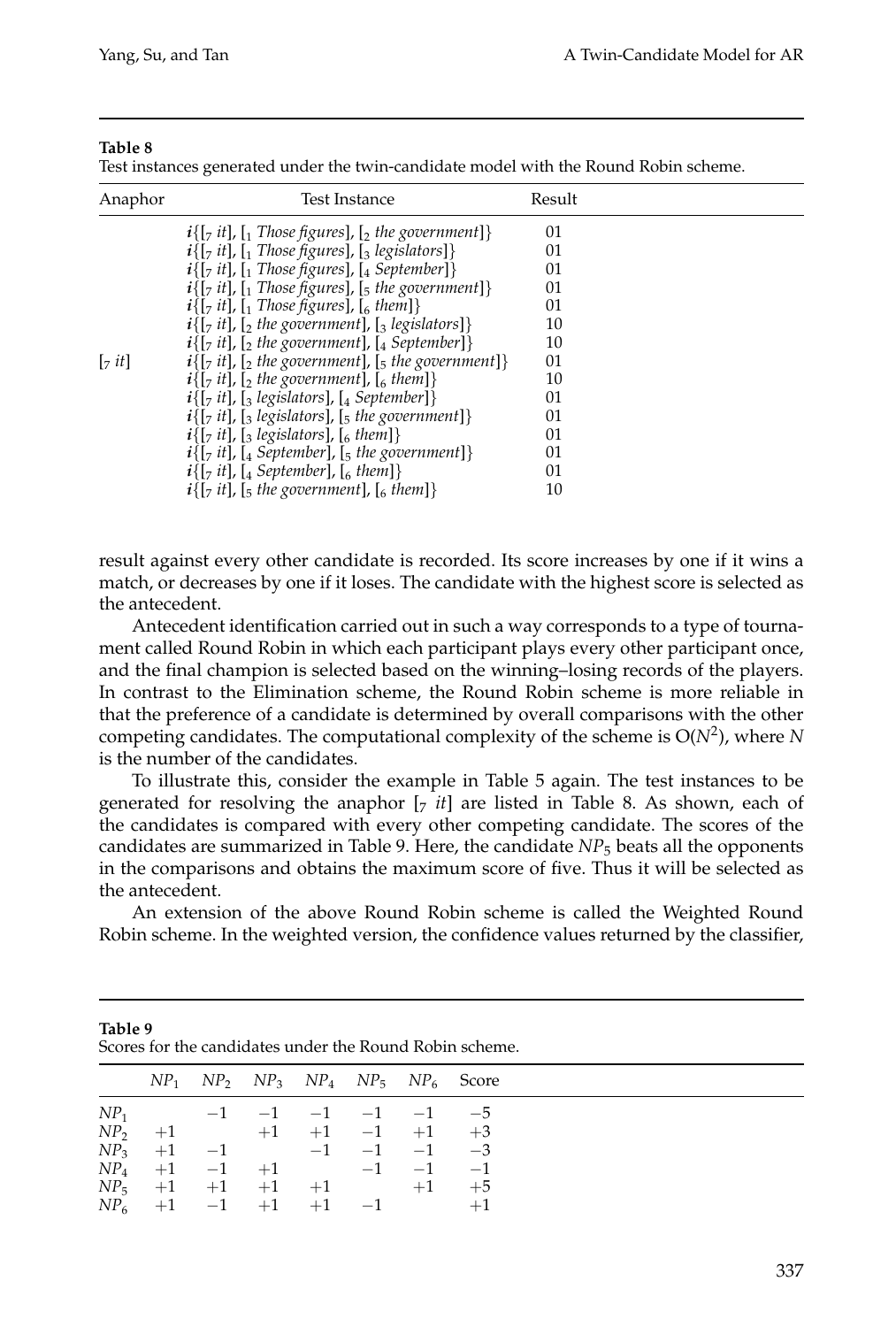Statistics for the training and testing data sets.

|       |           |     | NWire NPaper BNews |     |
|-------|-----------|-----|--------------------|-----|
| Train | # Tokens  | 85k | 72k                | 67k |
|       | $#$ Files | 130 | 76                 | 216 |
| Test  | # Tokens  | 20k | 18k                | 18k |
|       | $#$ Files | 29  | 17                 | 51  |

instead of the simple 0 and 1, are employed to calculate the score of a candidate based on the formula

$$
Score(C_i) = \sum_{C_i \succ C_j} CF(C_i \succ C_j) - \sum_{C_k \succ C_i} CF(C_k \succ C_i)
$$
\n(8)

Here, *CF* is the confidence value that the classifier returns for the corresponding instance.

## **3.5 Evaluation**

3.5.1 Experimental Setup. We used the ACE (Automatic Content Extraction)<sup>4</sup> coreference data set for evaluation. All the experiments were done on the ACE-2 V1.0 corpus. It contains two data sets, training and devtest, which were used for training and testing, respectively. Each of these sets is further divided into three domains: newswire (NWire), newspaper (NPaper), and broadcast news (BNews). Statistics for the data sets are summarized in Table 10.

For both training and resolution, a raw input document was processed by a pipeline of NLP modules including a Tokenizer, Part-of-Speech tagger, NP chunker, Named-Entity (NE) Recognizer, and so on. These preprocessing modules were meant to determine the boundary of each NP in a text, and to provide the necessary information about an NP for subsequent processing. Trained and tested on the UPEN WSJ TreeBank, the POS tagger (Zhou and Su 2000) could obtain an accuracy of 97% and the NP chunker (Zhou and Su 2000) could produce an F-measure above 94%. Evaluated for the MUC-6 and MUC-7 Named-Entity task, the NER module (Zhou and Su 2002) could provide an F-measure of 96.6% (MUC-6) and 94.1% (MUC-7).

In our experiments, we focused on the resolution of the third-personal pronominal anaphors, including *she*, *he*, *it*, *they* as well as their morphologic variants (such as *her*, *his*, *him*, *its*, *itself*, *them*, etc.). For both training and testing, we considered all the pronouns that had at least one preceding NP in their respective annotated coreferential chains. We used the accuracy rate as the evaluation metric, and defined it as follows:

$$
Accuracy = \frac{number\ of\ anaphors\ being\ correctly\ resolved}{total\ number\ of\ anaphors\ to\ be\ resolved} \tag{9}
$$

Here, an anaphor is deemed "correctly resolved" if the found antecedent is in the coreferential chain of the anaphor.

<sup>4</sup> See http://www.itl.nist.gov/iad/894.01/tests/ace for a detailed description of the ACE program.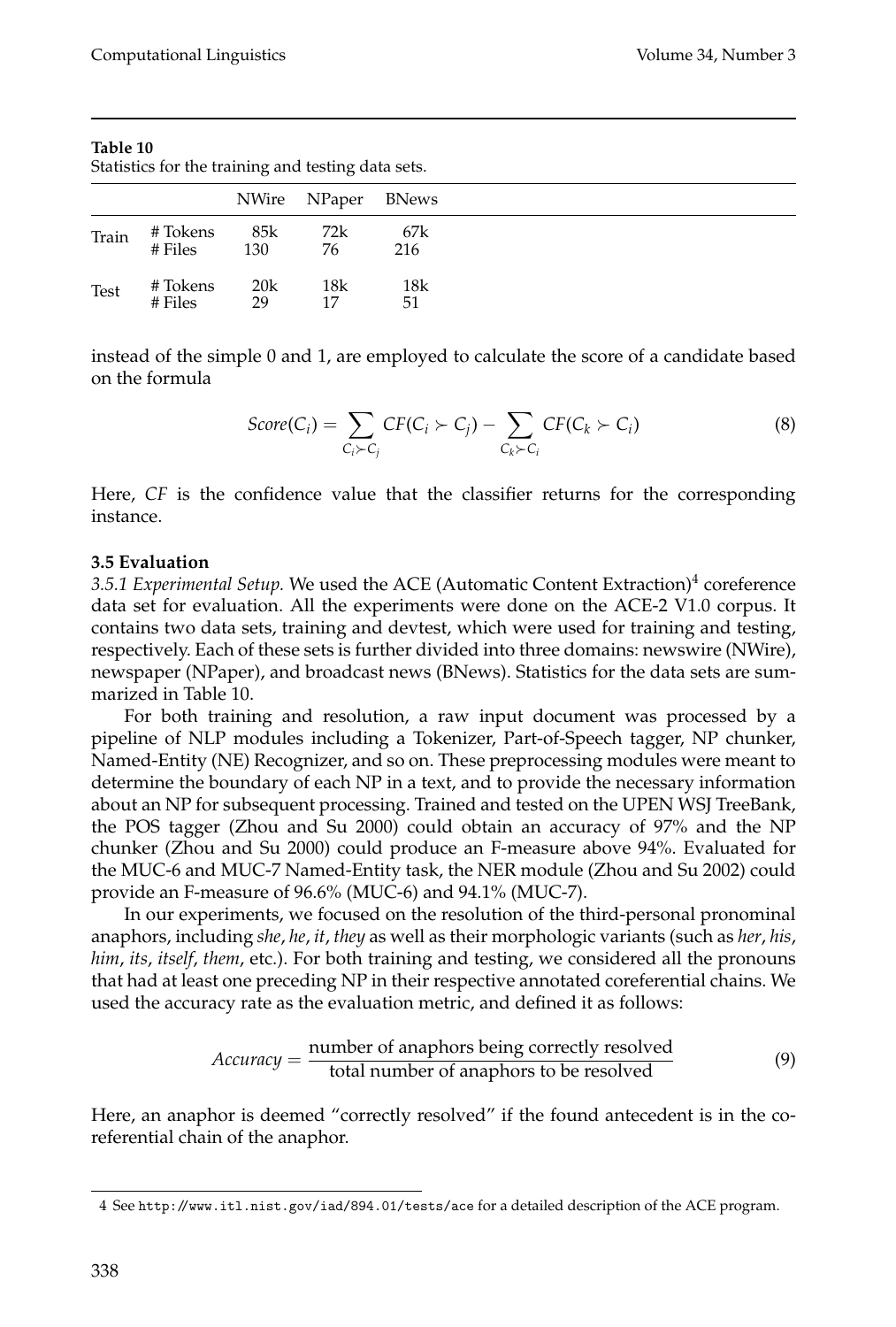Statistics of the training instances generated for the pronominal anaphora resolution task.

|                  |                              |                | NWire NPaper BNews |                |  |
|------------------|------------------------------|----------------|--------------------|----------------|--|
| Single-Candidate | 0 instances<br>1 instances   | 8.200<br>1.241 | 11.648<br>1.466    | 6.037<br>1.291 |  |
| Twin-Candidate   | 01 instances<br>10 instances | 6.899<br>1.301 | 9.861<br>1.787     | 5,004<br>1.033 |  |

For pronoun resolution, the distance between the closest antecedent and the anaphor is usually short, predominantly (98% for the current data set) limited to only one or two sentences (McEnery, Tanaka, and Botley 1997). For this reason, given an anaphor, we only took the NPs occurring within the current and previous two sentences as initial antecedent candidates. The candidates with mismatched number and gender agreement were filtered automatically from the candidate set. Also, pronouns or NEs that disagreed in person with the anaphor were removed in advance. For training, there were 1,241 (NWire), 1,466 (NPaper), and 1,291 (BNews) anaphors found with at least one antecedent in the candidate set. For testing, the numbers were 313 (NWire), 399 (NPaper), and 271 (BNews). On average, an anaphor had nine antecedent candidates.

Table 11 summarizes the statistics of the training instances as well as the class distribution. Note that for the single-candidate model, the number of "1" instances was identical to the number of anaphors in the training data, because we only used the closest antecedents of anaphors to create the positive instances. The number of "0" instances was equal to the total number of "01" and "10" training instances for the twincandidate model.

We examined three different learning algorithms: C5 (Quinlan 1993), Maximum Entropy (Berger, Della Pietra, and Della Pietra 1996), and SVM (linear kernel) (Vapnik 1995), $\overline{5}$  using the software See5,<sup>6</sup> OpenNlp.MaxEnt,<sup>7</sup> and SVM-light,<sup>8</sup> respectively. All the classifiers were learned with the default learning parameters set in the respective learning software.

*3.5.2 Results and Discussions.* Table 12 lists the performance of the different anaphora resolution systems with the single-candidate (SC) and the twin-candidate (TC) models. For the TC model, two antecedent identification schemes, Tournament Elimination and Round Robin, were compared.

From the table, we can see that our baseline system with the single-candidate model can obtain accuracy of up to 72.9% (NWire), 77.1% (NPaper), and 74.9% (BNews).

$$
CF = \frac{p+1}{t+2}
$$

<sup>5</sup> As MaxEnt learns a probability model, we used the returned probability as the confidence of a candidate being the antecedent. For C5, the confidence value of a candidate was estimated based on the following smoothed ratio:

where *c* was the number of positive instances and *t* was the total number of instances stored in the corresponding leaf node. For SVM, the returned value was used as the confidence value: the lower (maybe negative) the less confident.

<sup>6</sup> http://www.rulequest.com/see5-info.html

<sup>7</sup> http://MaxEnt.sourceforge.net/

<sup>8</sup> http://svmlight.joachims.org/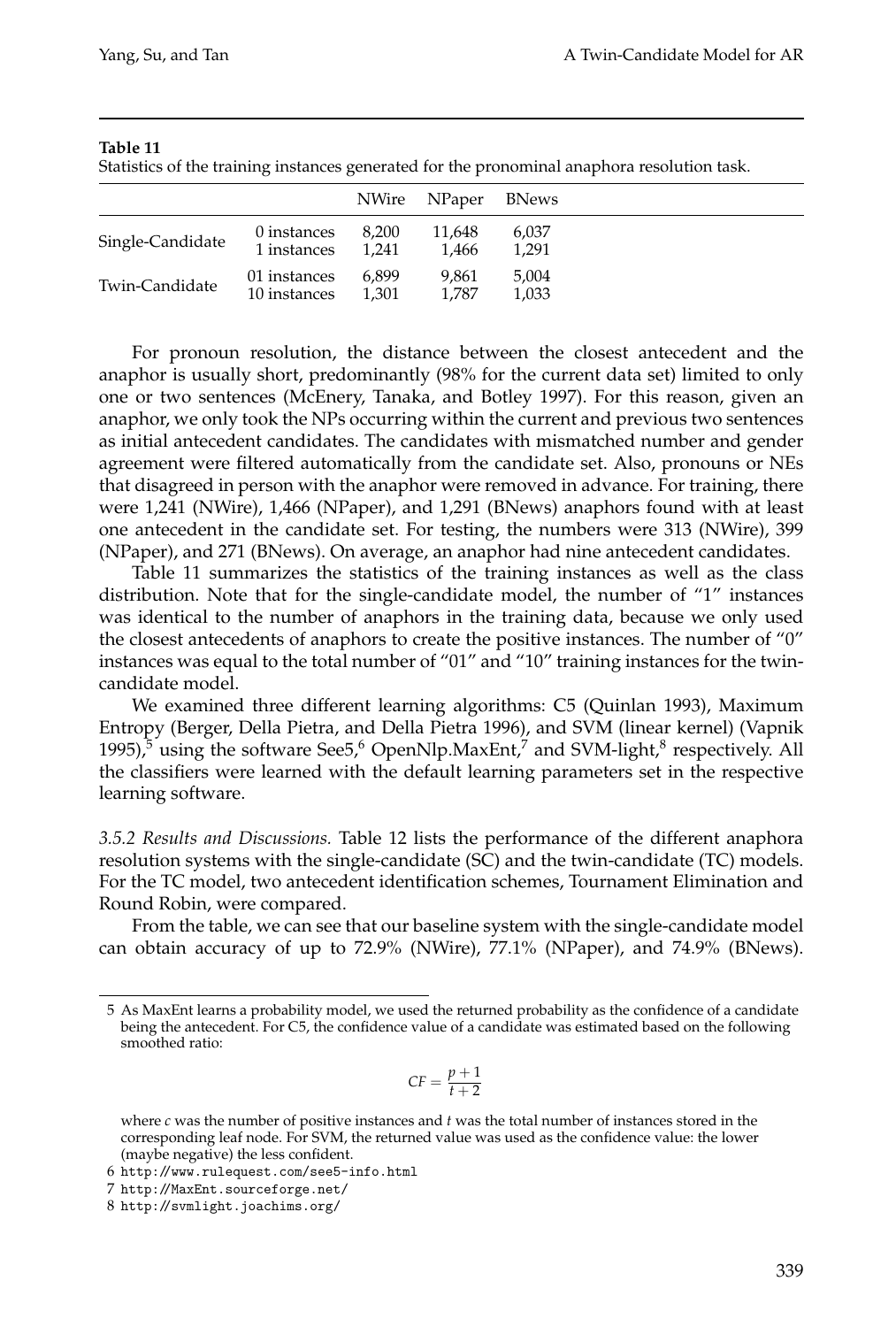Accuracy in percent for the pronominal anaphora resolution.

|                |                        | NWire | NPaper | <b>BNews</b> | Average |  |
|----------------|------------------------|-------|--------|--------------|---------|--|
| C <sub>5</sub> | <sub>SC</sub><br>TC    | 71.6  | 75.6   | 69.5         | 72.7    |  |
|                | - Elimination          | 71.6  | 81.3   | 74.5         | 76.4    |  |
|                | - Round Robin          | 72.9  | 81.3   | 74.9         | 76.9    |  |
|                | - Weighted Round Robin | 72.9  | 80.5   | 75.6         | 76.7    |  |
| MaxEnt         | SC<br>TC               | 72.9  | 77.1   | 74.9         | 75.2    |  |
|                | - Elimination          | 75.1  | 79.1   | 77.5         | 77.4    |  |
|                | - Round Robin          | 75.1  | 79.1   | 77.5         | 77.4    |  |
|                | - Weighted Round Robin | 75.7  | 78.6   | 77.1         | 77.3    |  |
| <b>SVM</b>     | SC<br>TC               | 72.9  | 77.3   | 74.2         | 75.1    |  |
|                | - Elimination          | 73.5  | 82.0   | 78.9         | 78.5    |  |
|                | - Round Robin          | 74.4  | 82.0   | 78.9         | 78.7    |  |
|                | - Weighted Round Robin | 74.6  | 79.3   | 78.2         | 77.5    |  |
|                | Rank_SVM               | 73.5  | 79.3   | 76.4         | 76.7    |  |

The average accuracy is comparable to that reported by Kehler et al. (2004) (around 75%), who also used the single-candidate model to do pronoun resolution with similar features (using MaxEnt) on the ACE data sets. By contrast, the systems with the twincandidate model are able to achieve accuracy of up to 75.7% (NWire), 82.0% (NPaper), and 78.9% (BNews). The average accuracy is 76.9% for C5, 77.4% for MaxEnt, and 78.7% for SVM, which is statistically significantly<sup>9</sup> better than the results of the baselines (4.2%, 2.2%, and 3.6% in accuracy). These results confirm our claim that the twin-candidate model is more effective than the single-candidate model for the task of pronominal anaphora resolution.

We see no significant difference between the accuracy rates (less than 1.0% accuracy) produced by the two antecedent identification schemes, Tournament Elimination and Round Robin. This is in contrast to our belief that the Round Robin scheme, which is more reliable than the Tournament Elimination, should lead to much better results. One possible reason could be that the classifier in our systems can make a correct preference judgement (with accuracy above 92% as in our test) in the cases where one candidate is the antecedent and the other is not. As a consequence, the simple linear search can find the final antecedent as well as the Round Robin method. These results suggest that we can use the Elimination scheme in a practical system to make antecedent identification more efficient. (Recall that the Elimination scheme requires complexity of *O*(*N*), instead of  $O(N^2)$  as in Round Robin.)

**Ranking-SVM** In our experiments, we were particularly interested in comparing the results using the twin-candidate model and those directly using a preference learning algorithm. For this purpose, we built a system based on Ranking-SVM (Joachims 2002), an extension of SVM capable of preference learning.

<sup>9</sup> Throughout our experiments, the significance was examined by using the paired *t*-test, with *p* < 0.05.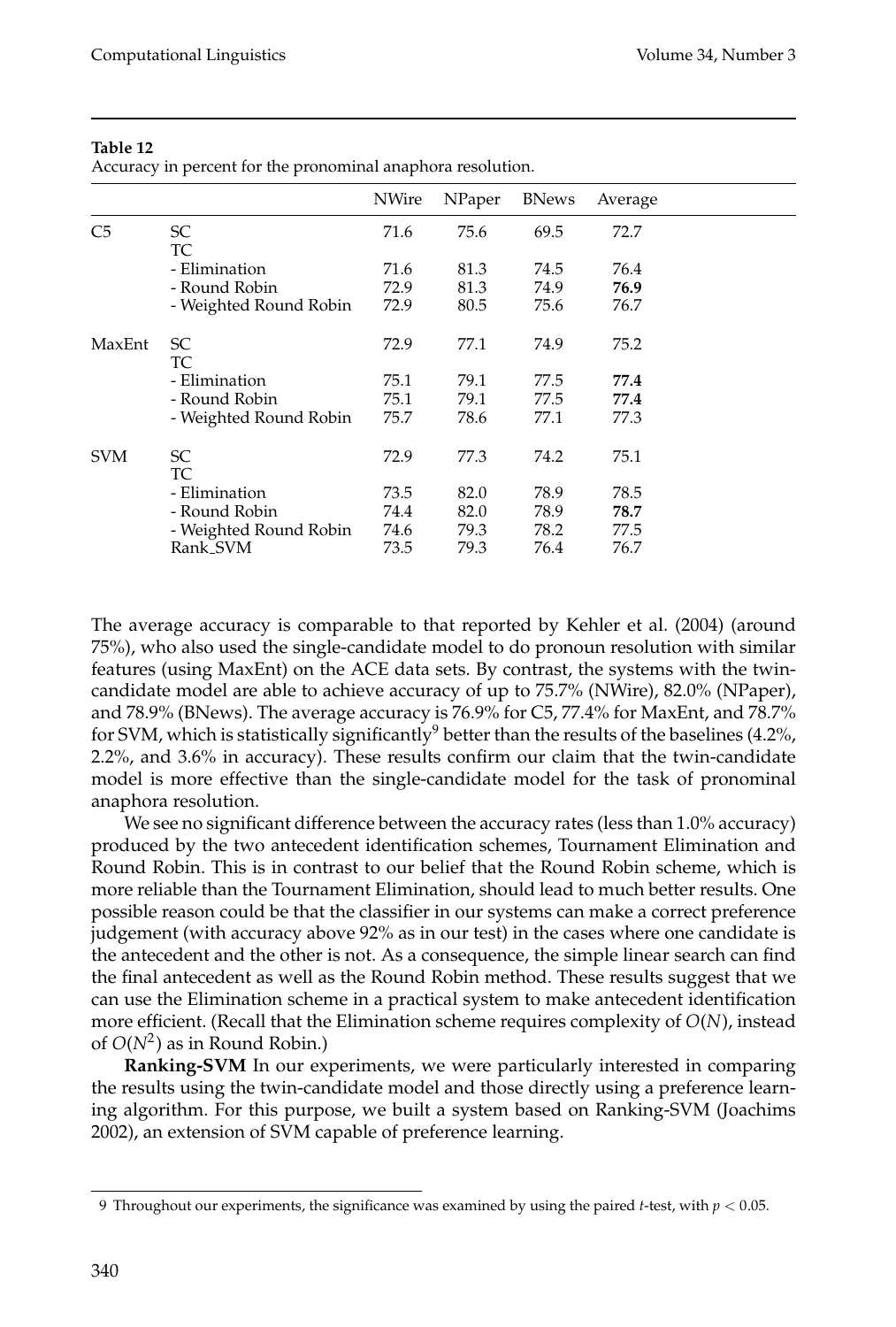The system uses a similar framework to the single-candidate-based system. For training, given an anaphor, a set of instances is created for each of the antecedent candidates. To learn the preference between competing candidates, a "query-ID" is specified for each training instance in such a way that the instances formed by the candidates of the same anaphor bear the same query-ID. The label of an instance represents the rank of the candidate in the candidate set; here, "1" for the instances formed by the candidates that are the antecedents, and "0" for the instances formed by the others. The training instances are associated with features as defined in Table 3, to which the Ranking-SVM algorithm is then applied to generate a preference classifier. During resolution, for each candidate of a given anaphor, a test instance is formed and passed to the learned classifier, which in turn returns a value to represent the rank of the candidate among all the candidates. The anaphor is resolved to the one with the highest value.

In fact, if we look into the learning mechanism of Ranking-SVM, we can find that the algorithm will, in the background, pair any two instances that have the same query-ID but different rank labels. This is quite similar to the twin-candidate model, which creates an instance by putting together two candidates with different preferences. However, one advantage of the twin-candidate model is that it can explicitly record various relationships between two competing candidates, for example, "which one of the two candidates is closer to the anaphor in position/syntax/semantics?"<sup>10</sup> Such inter-candidate information can make the preference between candidates clearer, and thus facilitate both preference learning and determination. In contrast, Ranking-SVM, which constructs instances in the single-candidate form, cannot effectively capture this kind of information.

The last line of Table 12 shows the results from such a system based on Ranking-SVM. We can see that the system achieves an average accuracy of 76.7%, statistically significantly better than the baseline system with the single-candidate model by 1.6% (0.4% for NWire, 2.0% for NPaper, and 2.2% for BNews). The results lend support to our claim that the preference relationships between candidates, if taken into consideration for classifier training, can lead to better resolution performance. Still, we observe that our twin-candidate model beats Ranking-SVM in average accuracy by 1.8% (Elimination scheme) and 2.0% (Round Robin).

**Decision Tree** One advantage of the C5 learning algorithm is that the generated classifier can be easily interpreted by humans, and the importance of the features can be visually illustrated. In Figures 1 and 2, we show the decision trees (top four levels) output by C5 for the NWire domain, based on the single-candidate and the twin-candidate models, respectively. As the twin-candidate model uses a larger pool of features, the tree for the twin-candidate model is more complicated (180 nodes) than the one for the single-candidate model (36 nodes).

From the two trees, we can see that both models rely on similar features such as lexical, positional, and grammatical properties for pronoun resolution. However, we can see that the preferential factors (e.g., subject preference, parallelism preference, and distance preference as discussed in Section 3.2) are more clearly presented in the twin-candidatebased tree. For example, if two candidates are both pronouns, the twin-candidate-based tree will suggest that the one closer to the anaphor has a higher preference to be the antecedent. By contrast, such a preference relationship has to be implicitly represented

<sup>10</sup> In the current work, we only consider the positional relationship between candidates by stipulating that *i* < *j* for an instance *i*{ana, *Ci*, *Cj*}. In our future work, we will explore more inter-candidate relationships that are helpful for preference determination.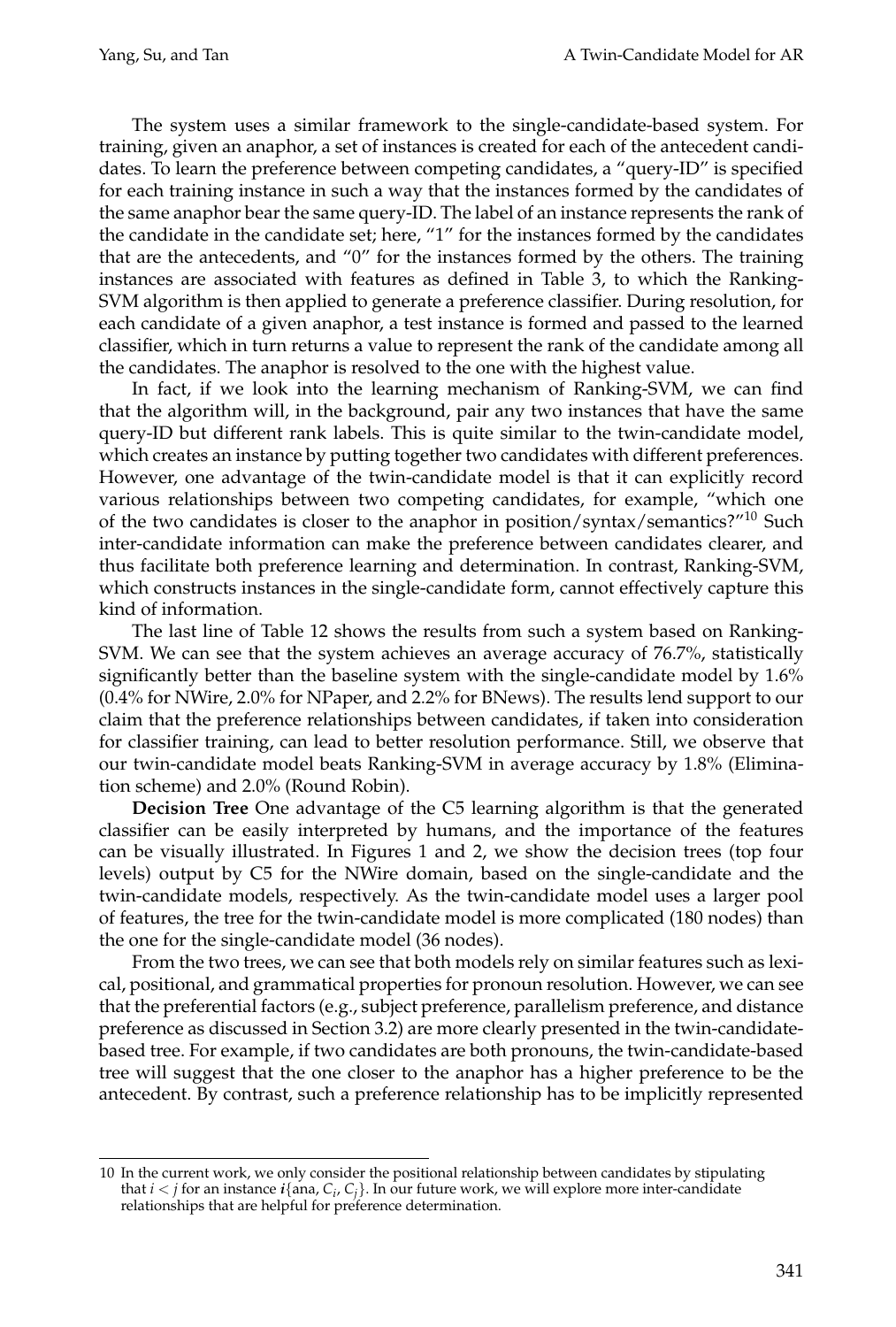```
candi Pron = 1::...candi SentDist = 0: 1 (329/42)
    candi SentDist = 2: 0 (207/34)
    candi SentDist = 1:\ddot{\cdot}\ldots ana_Type = Pron_SHE: 1 (22/4)
\ddot{\cdot}ana Type = Pron HE: 1 (166/45)
\ddot{\cdot}ana Type = Pron IT: 0 (46/8)
\ddot{\cdot}ana Type = Pron THEY:
\mathbf{r}\ldots.candi_NearestNP = 0: 0 (39/11)
\ddot{\cdot}candi NearestNP = 1: 1 (14/2)
\cdotcandi Pron = 0:\ldots.candi_ParallelStruct = 1: 1 (14/2)
    candi ParallelStruct = 0:
    \ldots.candi_NearestNP = 1:
         \ldots.candi Subject = NO: 0 (369/71)
           candi Subject = SUBJ MAIN: 1 (106/19)
           candi Subject = SUBJ CLAUSE: 1 (82/24)
         candi NearestNP = 0::...candi Name = 0: 0 (6617/256)candi Name = 1: ...\ldots candi SentDist = 1: 0 (553/69)
                 candi SentDist = 2: 0 (491/8)
                 candi_SentDist = 0:\ldots.candi_Object = OBJ_VERB: 0 (48/22)
                      candi Object = OBJ PREP: 0 (82/16)
                      candi Object = NO: ...
```
## **Figure 1**

Decision tree generated for pronoun resolution under the single-candidate model. For feature *ana Type*, the values PRON SHE,PRON SHE,PRON SHE, and PRON THEY represent whether the anaphor is a pronoun such as *she*, *he*, *it*, and *they*, respectively. For *candi Subject*, the values SUBJ MAIN, SUBJ CLAUSE and NO represent whether the candidate is the subject of a main sentence, or the subject of a clause, or not. For *candi Object*, the values OBJ VERB, OBJ PREP, and NO represent whether the candidate is the object of a verb, a preposition, or not, respectively. For other features, 0 and 1 represent yes/no.

in the single-candidate-based tree, with different confidence values being assigned to the candidates in different sentences.

**Learning Curve** In our experiments, we were also concerned about how training data size might influence anaphora resolution performance. For this purpose, we divided the anaphors in the training documents into 10 batches, and then performed resolution using the classifiers trained with  $1, 2, \ldots$ , 10 batches of anaphors. Figure 3 plots the learning curves of the systems with the single-candidate model and the twincandidate model (Round Robin scheme) for the NPaper domain. Each accuracy rate shown in the figure is the average of the results from three trials trained on different anaphors.

From the figure we can see that both the single-candidate model and the twincandidate model reach their peak performance with around six batches (around 880 anaphors). As shown, the twin-candidate model is not apparently superior to the single-candidate model when the size of the training data is small (below two batches, 290 anaphors). This is due to the fact that the number of features in the twincandidate model is nearly double that in the single-candidate model. As a result, the twin-candidate model requires more training data than the single-candidate model to avoid the data sparseness problem. Nevertheless, it does not need too much training data to beat the latter; it can produce the accuracy rates consistently higher than the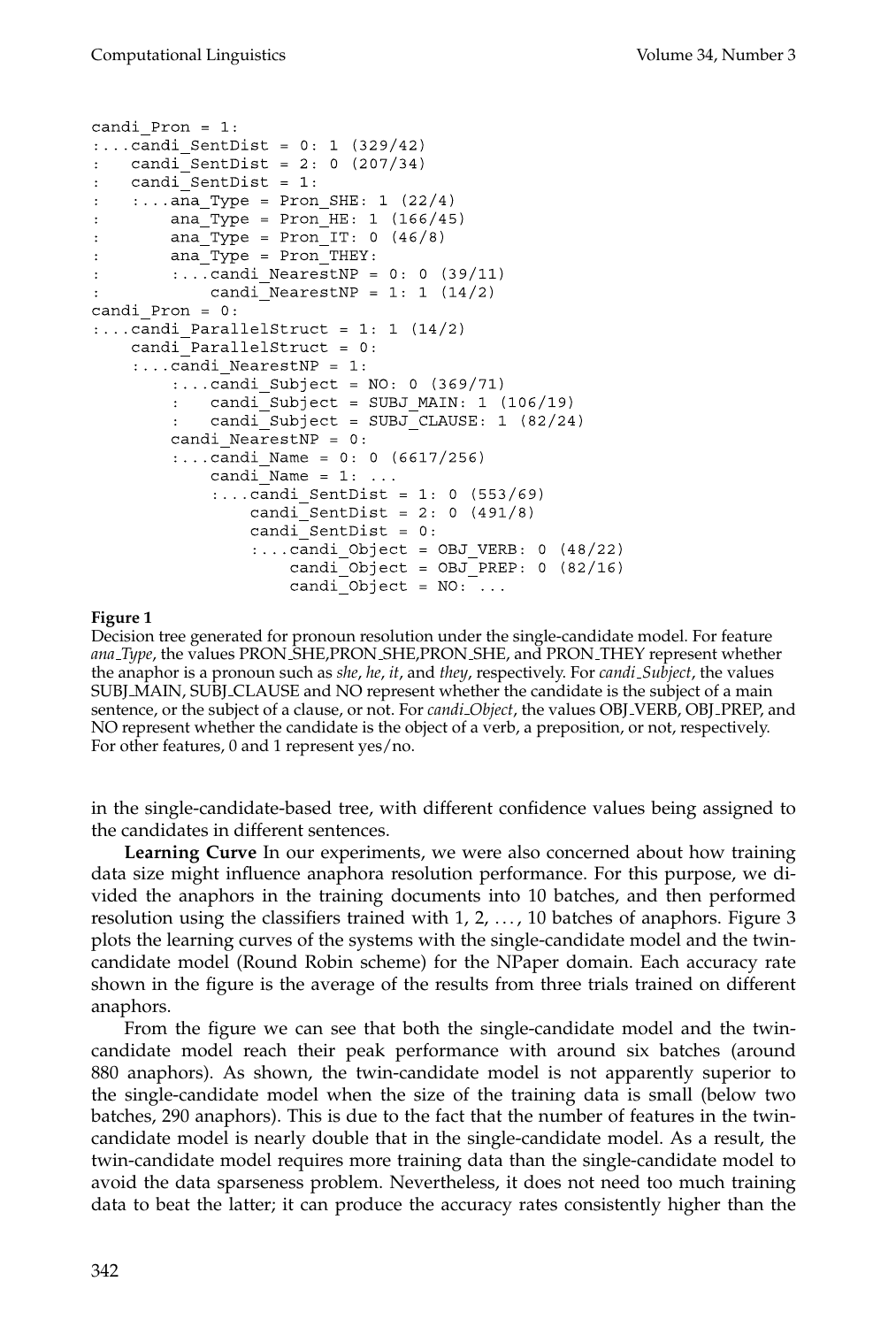```
candil Pron = 1::...candi2_Pron = 1: 1 (106/9)candi2 Pron = 0:
\ddot{\cdot}:... candi2 Subject = SUBJ MAIN:
\ddot{\cdot}\ldots.candi2_SentDist = 1: 10 (17/1)
\ddot{\cdot}candi2 SentDist = 2: 1 (4/2)\ddot{\cdot}:
                candi2SentDist = 0: ...
\ddot{\cdot}\ddot{\cdot}candi2 Subject = NO:\ddot{\cdot}\ldots.candi2_Name = 0:
\ddot{\cdot}\sim \sim \simcandi2_Name = 1: ...\ddot{\cdot}\ddot{\phantom{a}}candi2_Subject = SUBJ_CLAUSE:
\ddot{\cdot}\ldots.candi1_Object = OBJ_VERB: 1 (14/2)\ddot{\cdot}candil Object = OBJ PREP: 10 (3)\ddot{\cdot}candil Object = NO: ...\ddot{\cdot}candil Pron = 0:
\ldots.candi1 ParallelStruct = 1: 10 (32/2)
     candil ParallelStruct = 0:: \ldotscandi2_Object = NO: 1 (5411/154)
          candi2 Object = OBJ PREP:
           :... candil Subject = SUBJ CLAUSE: ...
                candil Subject = NO: ...\ddot{\cdot}candil Subject = SUBJ MAIN:
           \ddot{\cdot}\sim \sim \simcandi2_Object = OBJ_PREF:\ldots.candil_Subject = SUBJ_CLAUSE: \ldotscandi1_Subject = NO: ...candi1_Subject = SUBJ_MAIN:
                                                     \ldots
```
#### **Figure 2**

Decision tree generated for pronoun resolution under the twin-candidate model.



## **Figure 3**

Learning curves of different models for pronominal anaphora resolution in the NPaper Domain (120 anaphors per batch).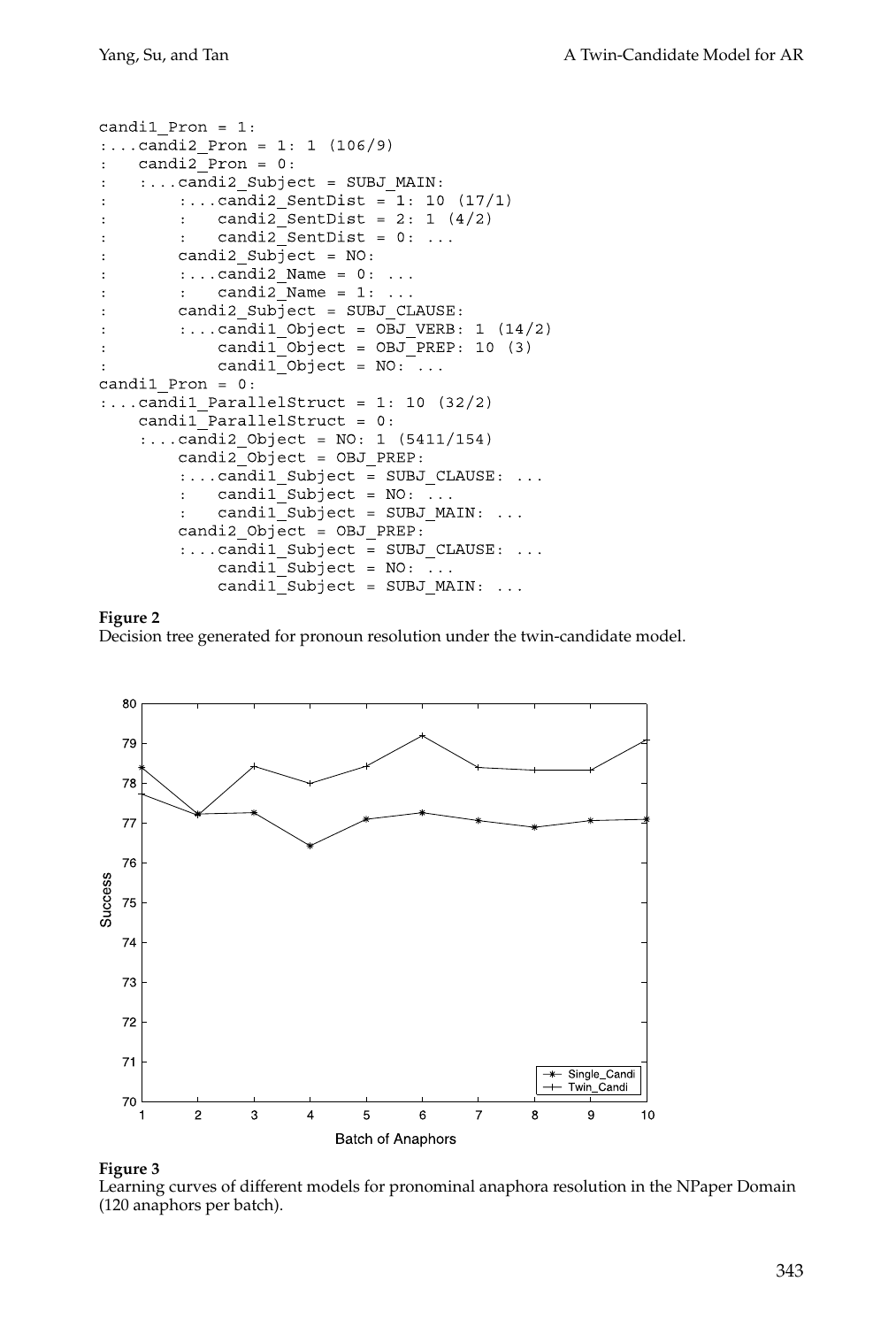## **Table 13** A sample text for coreference resolution.

single-candidate model when trained with more than two batches of anaphors. This figure further demonstrates that the twin-candidate model is reliable and effective for the pronominal anaphora resolution task.

## **4. Deploying the Twin-Candidate Model to Coreference Resolution**

One task that is closely related to anaphora resolution is **coreference resolution**, the process of identifying all the coreferential expressions in texts.<sup>11</sup> Coreference resolution is different from anaphor resolution. The latter focuses on how an anaphor can be successfully resolved, and the resolution is done on given anaphors. The former, in contrast, focuses on how the NPs that are coreferential with each other can be found correctly and completely, and the resolution is done on all possible NPs. In a text, many NPs, especially the non-pronouns, are non-anaphors that have no antecedent to be found in the previous text. Hence, the task of coreference resolution is a more complicated challenge than anaphora resolution, as a solution should not only be able to resolve an anaphor to the correct antecedent, but should also refrain from resolving a nonanaphor. In this section, we will explore how to deploy the learning models for anaphor resolution in the coreference resolution task. As pronouns are usually anaphors, we will focus mainly on the resolution of non-pronouns.

## **4.1 Coreference Resolution Based on the Single-Candidate Model**

In practice, the single-candidate model can be applied to coreference resolution directly, using the similar training and testing procedures to those used in anaphora resolution (described in Section 2).

For training, we create "0" and "1" training instances for each encountered anaphor, that is, the NP that is coreferential with at least one preceding NP. Specifically, given an anaphor and its antecedent candidates, a positive instance is generated for the closest antecedent and a set of negative instances is generated for each of the candidates that is not coreferential with the anaphor.<sup>12</sup>

Consider the text in Table 13 as an example. In the text, [4 *that company*] and [5 *the money*] are two anaphors, with  $\left[ \frac{1}{2} \text{ Globalstar} \right]$  and  $\left[ \frac{1}{2} \frac{1}{2} \frac{3600 \text{ million}}{200 \text{ million}} \right]$  being their antecedents, respectively. Table 14 lists the training instances to be created for this text.

<sup>11</sup> In our study, we only consider within-document noun phrase coreference resolution.

<sup>12</sup> In some coreference resolution systems (Soon, Ng, and Lim 2001; Ng and Cardie 2002b), only the non-coreferential candidates occurring between the closest antecedent and the anaphor are used to create negative instances. In the experiments, we found that these sampling strategies for negative instances led to a trade-off between recall and precision, but no significant difference in the overall F-measure.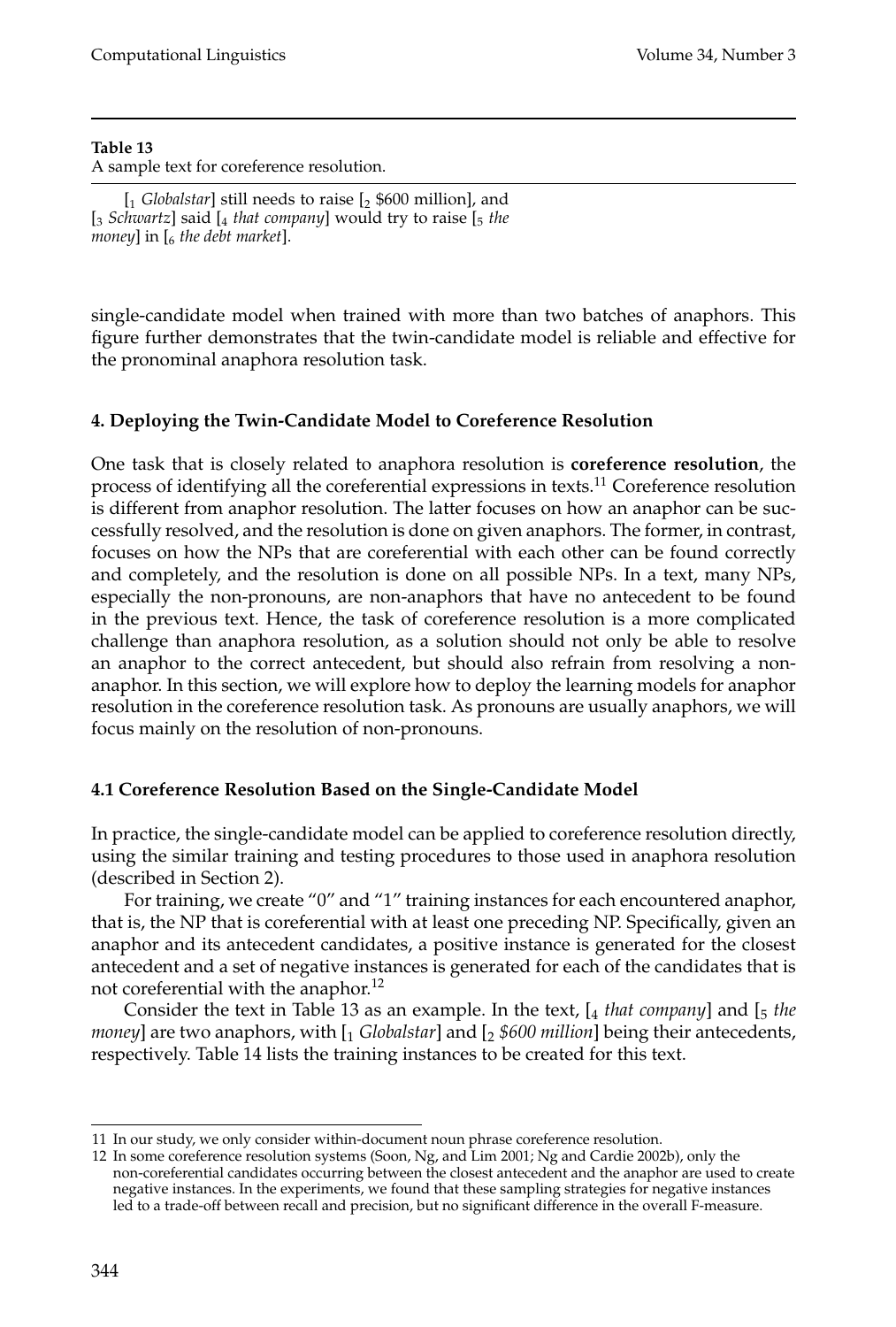Training instances generated under the single-candidate model for coreference resolution.

| Anaphor                         | <b>Training Instance</b>                                                                                                                                        | Label |  |
|---------------------------------|-----------------------------------------------------------------------------------------------------------------------------------------------------------------|-------|--|
| $\lceil_4$ that company         | $i\{$ [4 that company], [1 Globalstar]}<br>$i\{$ [4 that company], [2 \$600 million]}<br>$i\{$ [4 that company], [3 Schwartz]}                                  | 0     |  |
| $\lceil$ <sub>5</sub> the money | $i\{$ [5 the money], [1 Globalstar]}<br>$i\{$ [5 the money], [2 \$600 million]}<br>$i\{$ [5 the money], [3 Schwartz]}<br>$i\{$ [5 the money], [4 that company]} |       |  |

#### **Table 15**

Feature set for coreference resolution.

| ana_Def<br>ana_Indef<br>ana_Name<br>candi_Def<br>candi_Indef<br>candi_Name<br>candi_SentDist<br>candi_NameAlias<br>candi_Appositive | whether the possible anaphor is a definite description<br>whether the possible anaphor is an indefinite NP<br>whether the possible anaphor is a named entity<br>whether the candidate is a definite description<br>whether the candidate is an indefinite description<br>whether the candidate is a named-entity<br>the sentence distance between the possible anaphor and the candidate<br>whether the candidate and the candidate are aliases for each other<br>whether the possible anaphor and the candidate are in an appositive<br>structure |
|-------------------------------------------------------------------------------------------------------------------------------------|----------------------------------------------------------------------------------------------------------------------------------------------------------------------------------------------------------------------------------------------------------------------------------------------------------------------------------------------------------------------------------------------------------------------------------------------------------------------------------------------------------------------------------------------------|
| candi <sub>-NumberAgree</sub><br>candi_GenderAgree<br>candi_HeadStrMatch<br>candi_FullStrMatch                                      | whether the possible anaphor and the candidate agree in number<br>whether the possible anaphor and the candidate agree in gender<br>whether the possible anaphor and the candidate have the same head<br>string<br>whether the possible anaphor and the candidate contain the same<br>strings (excluding the determiners)<br>whether the possible anaphor and the candidate belong to the same                                                                                                                                                     |
| candi_SemAgree                                                                                                                      | semantic category in WordNet                                                                                                                                                                                                                                                                                                                                                                                                                                                                                                                       |

In Table 15, we list the features used in our study for coreference resolution, which are similar to those proposed in Soon, Ng, and Lim's (2001) system.<sup>13</sup> All these features are domain independent and the values can be computed with low cost but high reliability.

After training, the learned classifier can be directly used for coreference resolution. Given an NP to be resolved, a test instance is generated for each of its antecedent candidates. The classifier, being given the instance, will determine the likelihood that the candidate is the antecedent of the possible anaphor. If the confidence is below a pre-specified threshold, the candidate is discarded. In the case where none of the candidates have a confidence higher than the threshold, the current NP is deemed a

<sup>13</sup> As we focus on coreference resolution for non-pronouns, we do not use the feature that describes whether or not the NP to be resolved is a pronoun. Also, we do not use the feature that describes whether or not a candidate is a pronoun, because, as will be discussed together with the experiments, a pronoun is not taken as an antecedent candidate for a non-pronoun to be resolved.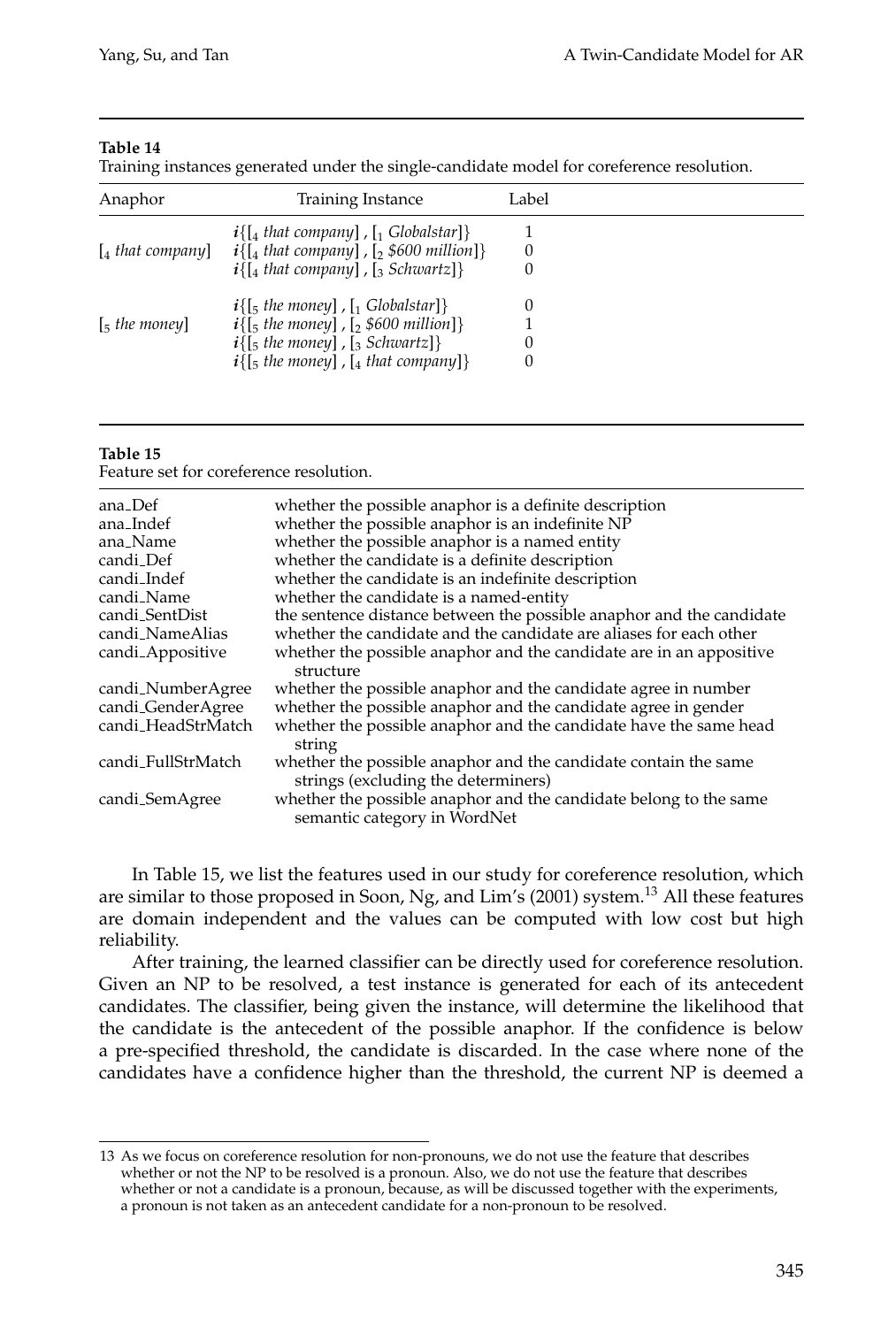non-anaphor and left unresolved. Otherwise, it is resolved to the candidate with the highest confidence.<sup>14</sup>

## **4.2 Coreference Resolution Based on the Twin-Candidate Model**

The twin-candidate model presented in the previous section focuses on the preference between candidates. The model will always select a "best" candidate as the antecedent, even if the current NP is a non-anaphor. To deal with this problem, we will teach the preference classifier how to identify non-anaphors, by incorporating non-anaphors to create a special class of training instances. For resolution, if the newly learned classifier returns the special class label, we will know that the current NP is a non-anaphor, and no preference relationship holds between the two candidates under consideration. In this way, the twin-candidate model is capable of carrying out both antecedent identification and anaphoricity determination by itself, and thus can be deployed for coreference resolution directly. In this section, we will describe the modified training and resolution procedures of the twin-candidate model.

*4.2.1 Training.* As with anaphora resolution, an instance of the twin-candidate model for coreference resolution takes the form  $i\{ana, C_i, C_i\}$ , where *ana* is a possible anaphor, and  $C_i$  and  $C_j$  are two of its antecedent candidates  $(i < j)$ . The feature set is similar to that for the single-candidate model as defined in Table 15, except that a *candi X* feature is replaced by a pair of features, *cand1\_x* and *candi2\_x*, for the two competing candidates, respectively.

During training, if an encountered NP is an anaphor, we create "01" or "10" training instances in the same way as in the original learning framework. If the NP is a nonanaphor, we do the following:

- From the antecedent candidates, $15$  randomly select one as the anchor candidate.
- Create a set of instances by pairing the anchor candidate and each of the other non-coreferential candidates.

The instances formed by the non-anaphors are labeled "00."

Consider the sample text in Table 13. For the two anaphors [4 *that company*] and [5 *the money*], we create the "01" and "10" instances as usual. For the non-anaphors [3 *Schwartz*] and [6 *the debt market*], we generate two sets of "00" instances. Table 16 lists all the training instances for the text (supposing [1 *Globalstar*] and [2 *\$600 million*] are the anchor candidates for [3 *Schwartz*] and [6 *the debt market*], respectively).

The "00" training instances are used together with the "01" and "10" ones to train a classifier. Given a test instance  $i\{ana, C_i, C_j\}$  ( $i < j$ ), the newly learned classifier is supposed to return "01" (or "10"), indicating *ana* is an anaphor and  $C_i$  (or  $C_j$ ) is preferred as its antecedent, or return "00", indicating *ana* is a non-anaphor and no preference exists between  $C_i$  and  $C_j$ .

<sup>14</sup> Other clustering strategies are also available, for example, "closest-first" where a possible anaphor is resolved to the closest candidate with the confidence above the specified threshold, if any (Soon, Ng, and Lim 2001).

<sup>15</sup> For a non-anaphor, we also take the preceding NPs as its antecedent candidates. We will discuss this issue later together with the experimental setup.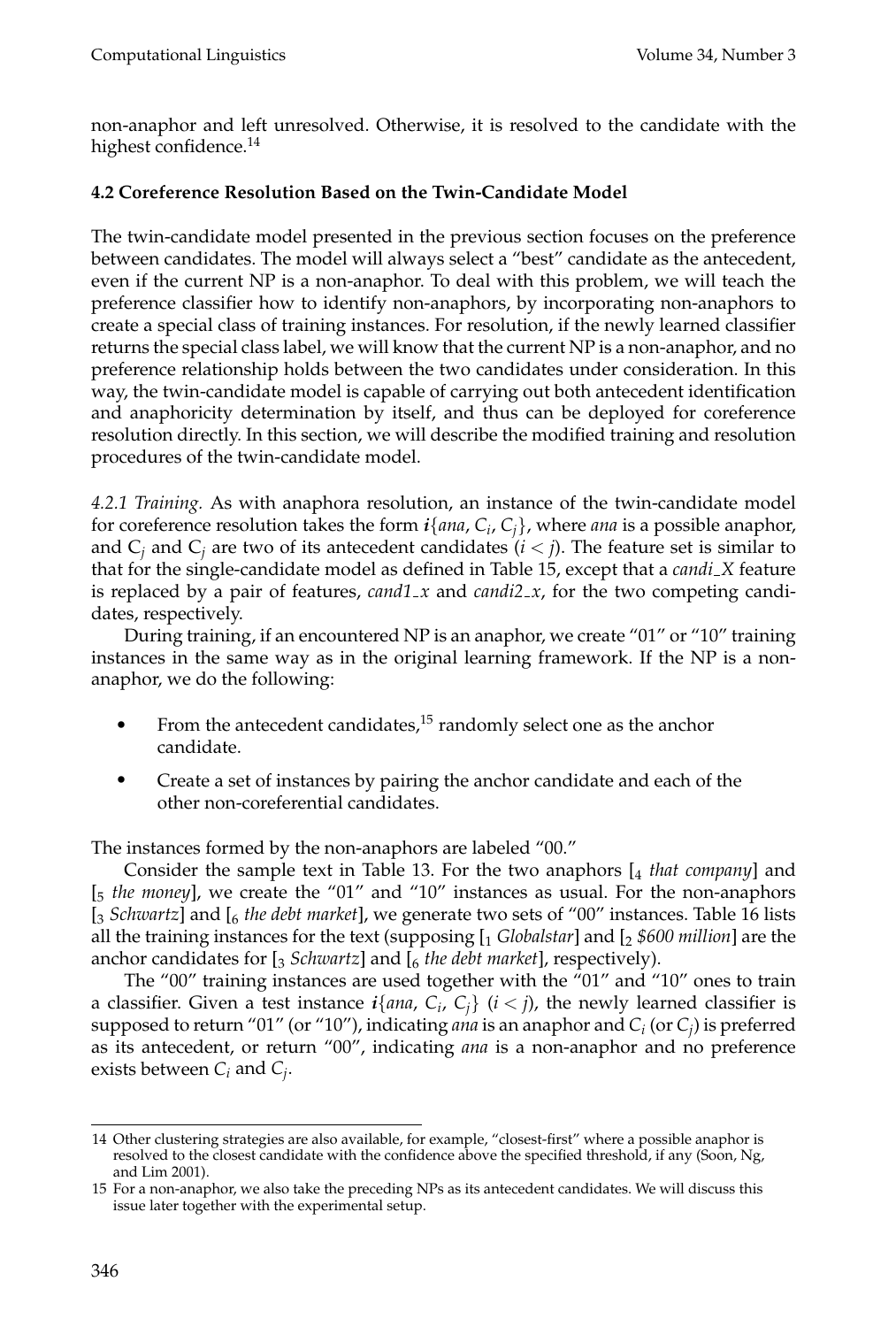Training instances generated under the twin-candidate model for coreference resolution.

| Possible Anaphor              | Training Instance                                                                                | Label |  |
|-------------------------------|--------------------------------------------------------------------------------------------------|-------|--|
|                               | $i\{$ [4 that company], [1 Globalstar], [2 \$600 million]}                                       | 10    |  |
| $\lceil_4$ that company       | $i\{$ [4 that company], [1 Globalstar], [3 Schwartz]}                                            | 10    |  |
|                               | $i\{$ [5 the money], [1 Globalstar], [2 \$600 million]}                                          | 01    |  |
| $\left[\right]$ = the money   | $i\{$ [5 the money], [2 \$600 million], [3 Schwartz]}                                            | 10    |  |
|                               | $i\{$ [5 the money], [2 \$600 million], [4 that company]}                                        | 10    |  |
| $\lceil_{3}$ Schwartz         | $i\{\left[\right]_3$ Schwartz], $\left[\right]_1$ Globalstar], $\left[\right]_2$ \$600 million]} | 00    |  |
|                               | $i\{$ [6 the debt market], [1 Globalstar], [2 \$600 million]}                                    | 00    |  |
|                               | $i\{$ [6 the debt market], [2 \$600 million], [3 Schwartz]}                                      | 00    |  |
| $\lceil_{6}$ the debt market] | $i\{$ [6 the debt market], [2 \$600 million], [4 that company]}                                  | 00    |  |
|                               | $i\{$ [6 the debt market], [2 \$600 million], [5 the money]}                                     | 00    |  |

*4.2.2 Antecedent Identification.* Accordingly, we make a modification to the original Tournament Elimination and the Round Robin schemes:

**Tournament Elimination Scheme** As with anaphora resolution, given an NP to be resolved, candidates are compared linearly from the beginning to the end. If an instance for two competing candidates is classified as "01" or "10", the preferred candidate will be compared with subsequent competitors while the loser is eliminated immediately. If the instance is classified as "00", both the two candidates are discarded and the comparison restarts with the next two candidates.<sup>16</sup> The process continues until all the candidates have been compared. If both of the candidates in the last match are judged to be "00", the current NP is left unresolved. Otherwise, the NP will be resolved to the final winner, on the condition that the highest confidence that the winner has ever obtained is above a pre-specified threshold.

**Round Robin Scheme** In the Round Robin scheme, each candidate is compared with every other candidate. If two candidates are labeled "00" in a match, both candidates receive a penalty of  $-1$  in their respective scores. If no candidate has a positive final score, then the NP is considered non-anaphoric and left unresolved. Otherwise, it is resolved to the candidate with the highest score as usual. Here, we can also use a threshold. That is, we will update the scores of the two candidates in a match if and only if the preference confidence returned by the classifier is higher than a pre-specified threshold.

In rare cases where an NP to be resolved has only one antecedent candidate, a pseudo-instance is created by pairing the candidate with itself. The NP will be resolved to the candidate unless the instance is labeled "00".

## **4.3Evaluation**

*4.3.1 Experimental Setup.* We used the same ACE data sets for coreference resolution evaluation, as described in the previous section for anaphora resolution. A raw input document was processed in advance by the same pipeline of NLP modules including

<sup>16</sup> If only one candidate remains, it will be compared with the candidate eliminated last.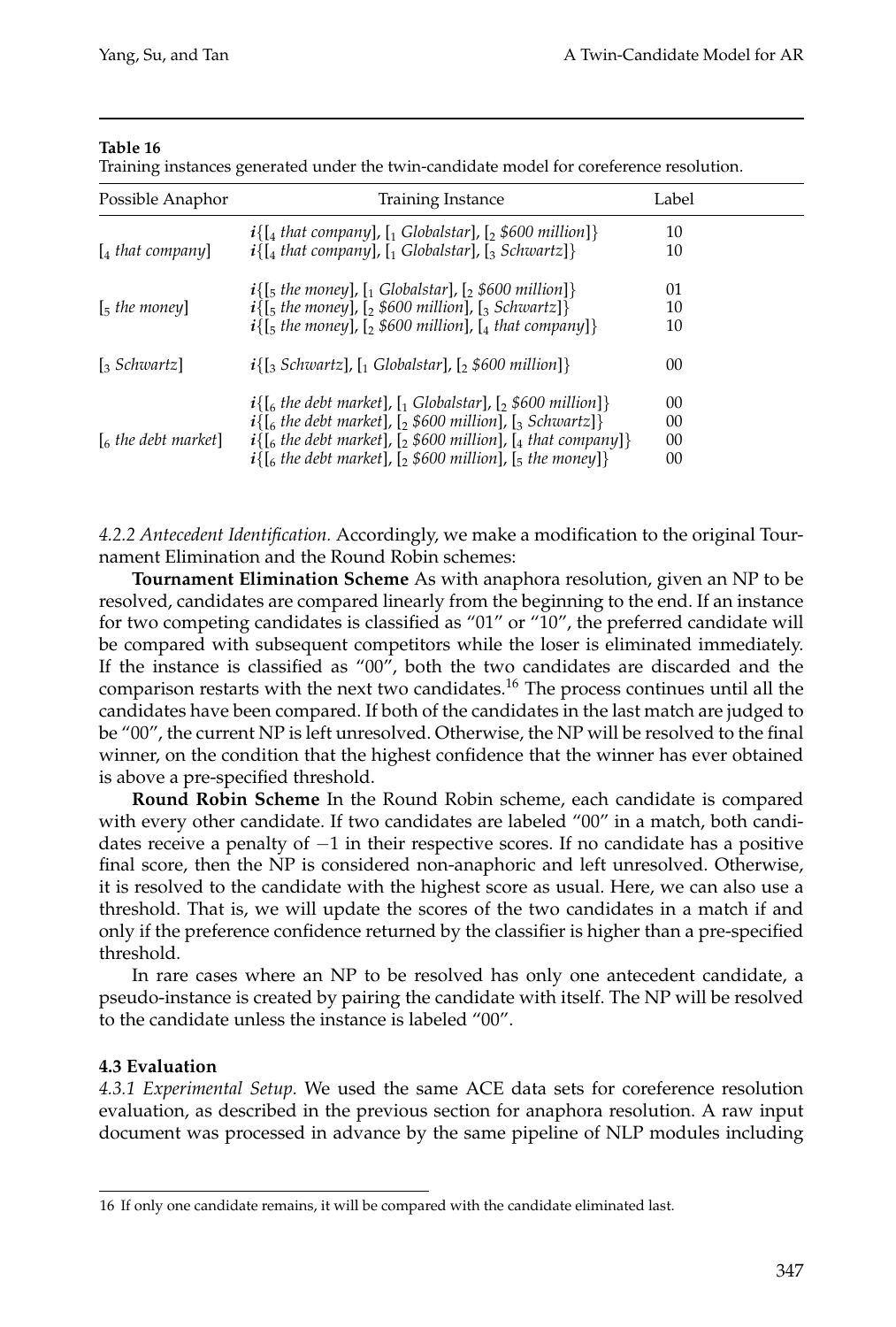Statistics of the training instances generated for coreference resolution (non-pronoun).

|                  |                                              | <b>NWire</b>                | NPaper                      | <b>BNews</b>                |
|------------------|----------------------------------------------|-----------------------------|-----------------------------|-----------------------------|
| Single-Candidate | 0 instances<br>1 instances                   | 78,191<br>3.197             | 105,152<br>3.792            | 33,748<br>2.094             |
| Twin-Candidate   | 00 instances<br>01 instances<br>10 instances | 296,000<br>50.499<br>27.692 | 331,957<br>70,433<br>34.719 | 159,752<br>21,170<br>12.578 |

POS-tagger, NP chunker, NE recognizer, and so on, to obtain all possible NPs and related information (see Section 3.5.1).

For evaluation, we adopted Vilain et al.'s (1995) scoring algorithm in which *recall* and *precision*<sup>17</sup> were computed by comparing the key chains (i.e., the annotated "standard" coreferential chains) and the response chains (i.e., the chains generated by the coreference resolution system).

As already mentioned, the twin-candidate model described in this section is mainly meant for non-pronouns that are often not anaphoric. To better examine the utility of the model in our experiments, we first focused on coreference resolution for nonpronominal NPs. The recall and precision to be reported were computed based on the response chains and the key chains from which all the pronouns are removed. We will later show the results of overall coreference resolution for whole NPs by combining the resolution of pronouns and non-pronouns.

In non-pronoun resolution, an anaphor and its antecedent do not often occur a short distance apart as they do in pronoun resolution. For this reason, during training, we took as antecedent candidates all the preceding non-pronominal  $NPs^{18}$  in the current and previous four sentences; while during testing, we used all the preceding nonpronouns, regardless of distance, as candidates.<sup>19</sup> The statistics of the training instances for each data set are summarized in Table 17.

Again, we examined the three learning algorithms: C5, MaxEnt, and SVM.<sup>20</sup> As both the single-candidate and the twin-candidate models used a threshold to block lowconfidence coreferential pairs, we performed three-fold cross-evaluation on the training data to determine the thresholds for the coreference resolution systems.

*4.3.2 Results and Discussions.* Table 18 lists the results for the different systems on the non-pronominal NP coreference resolution. We used as the baseline the system with the single-candidate model described in Section 4.1. As mentioned, the system was trained

2 ∗ *Recall* ∗ *Precision Recall* + *Precision*

<sup>17</sup> The overall F-measure was defined as

<sup>18</sup> As suggested in Ng and Cardie (2002b), we did not include pronouns in the candidate set of a non-pronoun, because a pronoun is usually anaphoric and cannot give much information about the entity to which it refers.

<sup>19</sup> Unlike in the case of pronoun resolution, we did not filter candidates that had mismatched number/gender agreement as these constraints are not reliable for non-pronoun resolution (e.g., in our data set, around 15% of coreferential pairs do not agree in number). Instead, we took these factors as features (see Table 15) and let the learning algorithm make the preference decision.

<sup>20</sup> For SVM, we employed the *one-against-all* aggregation method for the 3-class learning and testing.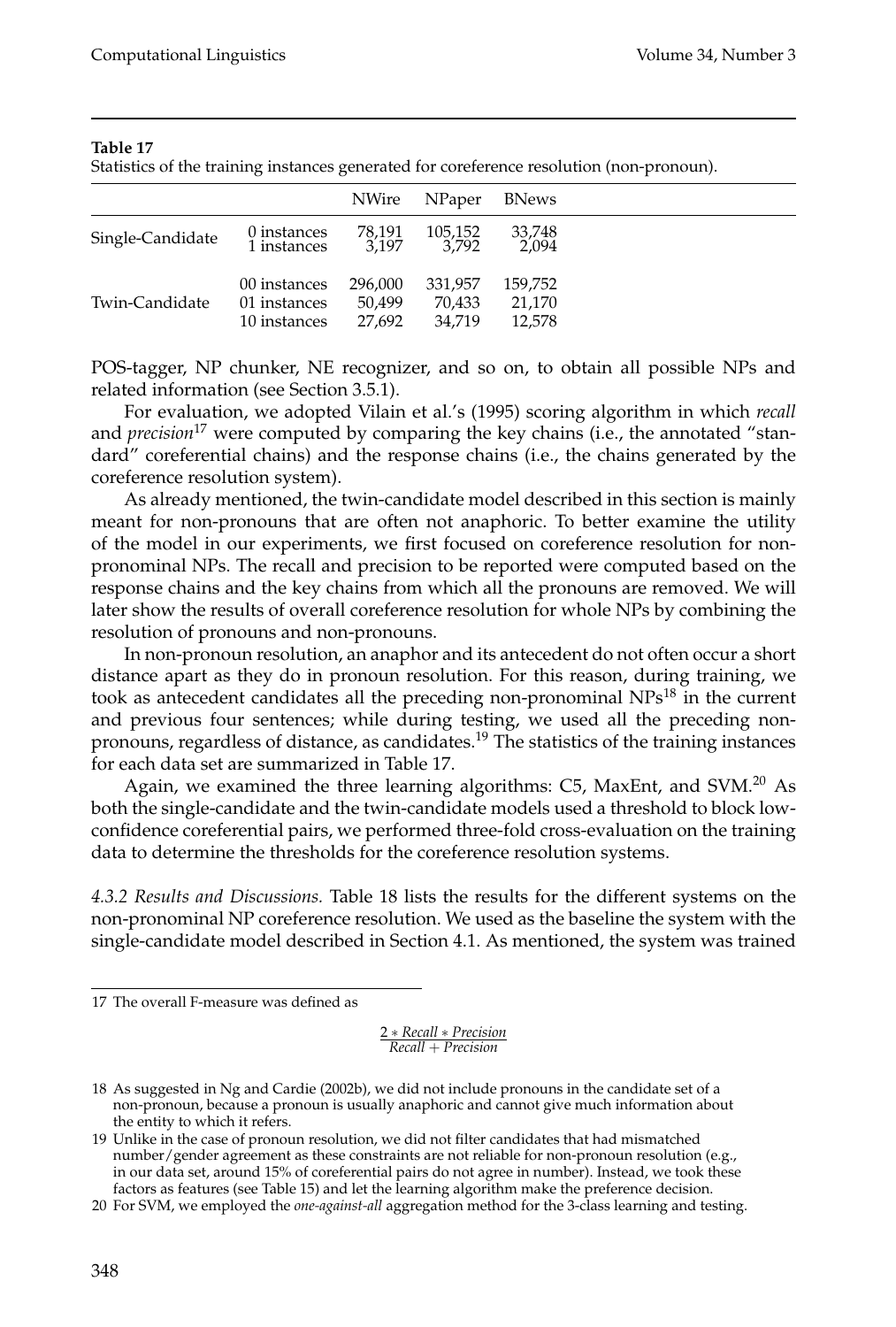Recall (R), Precision (P), and F-measure (F) in percent for coreference resolution (non-pronoun).

|                |                           | <b>NWire</b> |      |      | NPaper |      |      | <b>BNews</b> |      |      |
|----------------|---------------------------|--------------|------|------|--------|------|------|--------------|------|------|
|                |                           | R            | P    | F    | R      | P    | F    | R            | P    | F    |
| C <sub>5</sub> | SC                        |              |      |      |        |      |      |              |      |      |
|                | - baseline                | 63.3         | 48.1 | 54.7 | 63.8   | 42.2 | 50.8 | 63.5         | 53.7 | 58.2 |
|                | - with non-anaphors<br>TC | 40.9         | 81.5 | 54.4 | 39.8   | 81.4 | 53.4 | 35.1         | 76.8 | 48.2 |
|                | - Elimination             | 50.8         | 63.0 | 56.2 | 56.6   | 60.1 | 58.3 | 44.6         | 71.2 | 54.9 |
|                | - Round Robin             | 58.7         | 57.9 | 58.3 | 56.5   | 60.5 | 58.4 | 49.0         | 70.1 | 57.7 |
| MaxEnt         | <b>SC</b>                 |              |      |      |        |      |      |              |      |      |
|                | - baseline                | 62.1         | 52.3 | 56.8 | 56.4   | 58.8 | 57.6 | 61.8         | 54.1 | 57.7 |
|                | - with non-anaphors<br>ТC | 59.6         | 54.0 | 56.7 | 54.2   | 62.6 | 58.1 | 53.8         | 58.4 | 56.0 |
|                | - Elimination             | 59.1         | 55.4 | 57.2 | 52.2   | 69.0 | 59.5 | 53.5         | 61.9 | 57.4 |
|                | - Round Robin             | 58.7         | 55.9 | 57.2 | 53.4   | 65.9 | 59.0 | 54.3         | 62.8 | 58.3 |
| <b>SVM</b>     | <b>SC</b>                 |              |      |      |        |      |      |              |      |      |
|                | - baseline                | 64.1         | 49.0 | 55.5 | 65.5   | 42.1 | 51.3 | 63.5         | 53.7 | 58.2 |
|                | - with non-anaphors<br>TC | 42.3         | 70.0 | 52.7 | 40.0   | 76.6 | 52.5 | 35.7         | 77.0 | 48.8 |
|                | - Elimination             | 57.8         | 53.2 | 55.4 | 51.7   | 56.5 | 54.0 | 63.3         | 53.8 | 58.2 |
|                | - Round Robin             | 54.3         | 56.9 | 55.6 | 56.1   | 58.1 | 57.1 | 63.7         | 53.8 | 58.3 |

on the instances formed by anaphors. For better comparison with the twin-candidate model, we built another single-candidate-based system in which the non-anaphors were also incorporated for training. Specifically, for each encountered non-anaphor during training, we created a set of "0" instances by pairing the non-anaphor with each of the candidates. These instances were added to the original instances formed by anaphors to learn a classifier, $21$  which was then applied for the resolution as usual.

The results for the two single-candidate based systems are listed in Table 18. When trained with the instances formed only by anaphors, the system could achieve recall above 60% and precision of around 50% for the three domains. When trained with the instances formed by both anaphors and non-anaphors, the system yielded a significant improvement in precision. In the case of using C5 and SVM, the system is capable of producing precision rates of up to 80%. The increase in precision is reasonable since the classifier tends to be stricter in blocking non-anaphors. Unfortunately, however, at the same time recall drops significantly, and no apparent improvement can be observed in the resulting overall F-measure.

When trained with non-anaphors incorporated, the systems with the twincandidate model, described in Section 4.2, are capable of yielding higher precision against the baseline. Although recall also drops at the same time, the increase in precision can compensate it well: We observe that in most cases, the system with the twin-candidate model can achieve a better F-measure than the baseline system with the single-candidate model. Also, the improvement is statistically significant (*t*-test, *p* < 0.05) in the NWire domain when C5 is used (3.6%), and in the NPaper domain

<sup>21</sup> The statistics of the "0" instances shown in Table 17 become 392,646, 455,167, and 207,667 for NWire, NPaper, and BNews, respectively.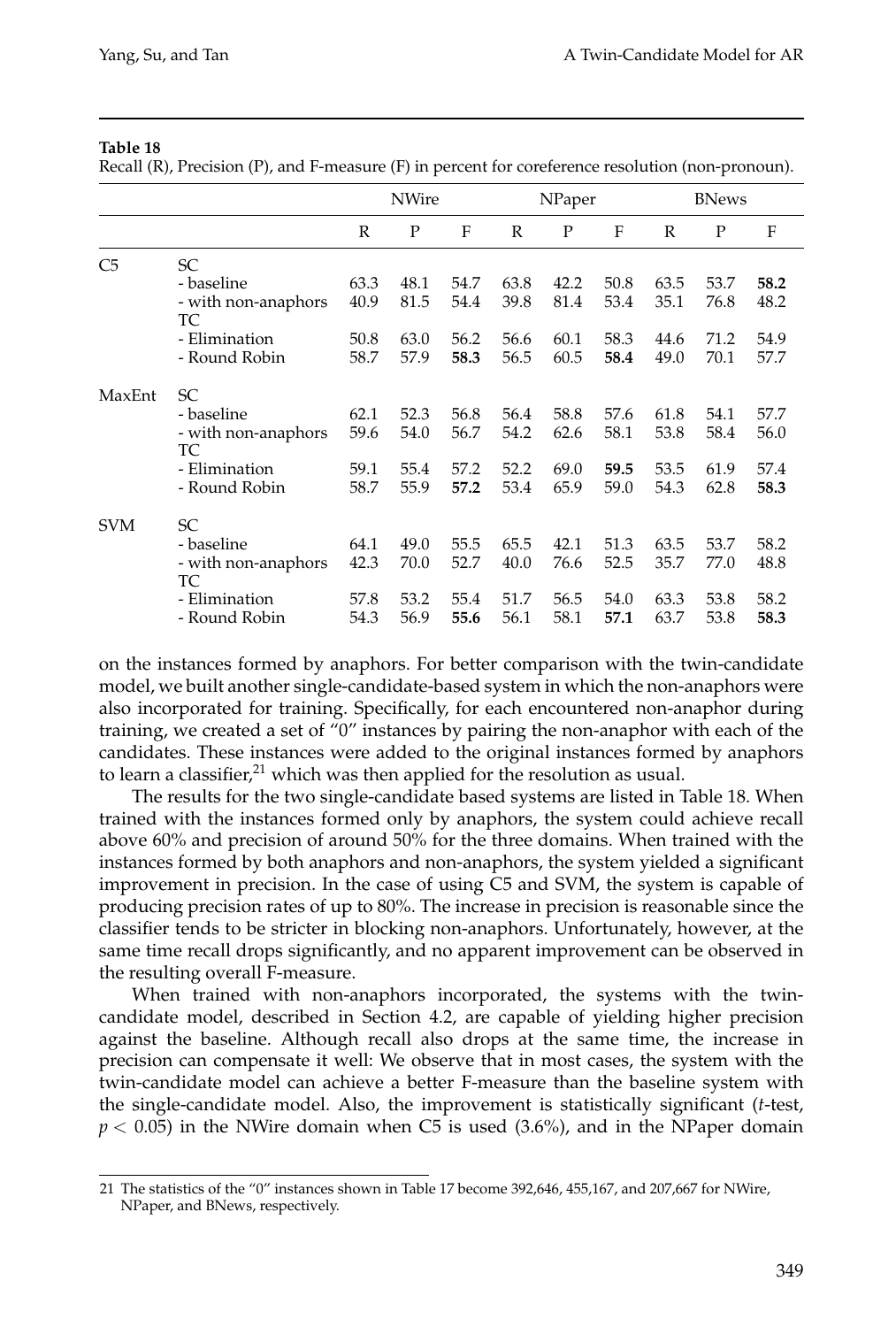when any of the three learning algorithms, C5 (5.0%), MaxEnt (1.4%), and SVM (4.6%), is used. These results suggest that our twin-candidate model can effectively identify non-anaphors and block their invalid resolution, without affecting the accuracy of determining antecedents for anaphors.

Compared with the pronoun resolution described in the previous section, here we find that for non-pronoun resolution the superiority of the twin-candidate model against the single-candidate model is not apparent. In some domains such as BNews, the difference between the two models is not statistically significant. One possible explanation is that for non-pronoun resolution, the features that really matter are quite limited, that is, NameAlias, String-Matching, and Appositive (we will later show this in the decision trees). A candidate that has any one of these features is most likely the antecedent, regardless of the other competing candidates. In this situation, the singlecandidate model, which considers candidates in isolation, does as well as the twincandidate model. Still, the results suggest that the twin-candidate model is suitable for both resolution tasks, no matter whether the features involved are strongly indicative (as with non-pronoun resolution) or not (as with pronoun resolution).

As with anaphora resolution, we do not observe any apparent performance difference between the two twin-candidate identification schemes, Tournament Elimination and Round Robin. The Round Robin scheme performs better than Elimination when trained using C5 and SVM, by up to 2.8% and 2.9% in F-measure, respectively. However, the Elimination scheme, when trained using MaxEnt, is capable of performing equally well or slightly better (0.5% F-measure) than the Round Robin scheme.

**Recall vs. Precision** As discussed, the results in Table 18 show different recall and precision patterns for different systems. The baseline system with the single-candidate model tends to yield higher recall while the system with the twin-candidate model tends to produce higher precision. Thus, a fairer comparison of the two systems is to examine the precision rates that these systems achieve under the same recall rates. For this purpose, in Figure 4, we plot the variant recall and precision rates that the two systems are capable of obtaining (tested using MaxEnt, Round Robin scheme, for the NPaper domain), focusing on precision rates above 50% and recall rates above 40%. From the figure, we find that the system with the twin-candidate model achieves higher precision for recall rates ranging from 40% and 55%, and performs equally well for recall rates above 55%, which further proves the reliability of our twin-candidate model for coreference resolution.

**Decision Trees** In Figures 5 and 6, we show the two decision trees (NWire domain) generated by the systems with the single-candidate model and the twin-candidate model, respectively. The tree from the single-candidate model contains only 13 nodes, considerably smaller than that from the twin-candidate model, which contains around 1.2k nodes. From the figure, we can see that both models heavily rely on stringmatching, name-alias, and appositive features to perform non-pronoun resolution, in contrast to pronoun resolution where lexical and positional features seem more important (as shown in Figures 1 and 2).

**Learning Curves** In our experiments, we were also interested in evaluating the resolution performance of the two learning models on different quantities of training data. Figure 7 plots the learning curves for the systems using the single-candidate model and the system using the twin-candidate model (NPaper domain). The F-measure is averaged over three random trials trained on 5, 10, 15, . . . documents. Consistent with the curves for the anaphora resolution task as depicted in Figure 3, the system with the twin-candidate model outperforms the one with the single-candidate model on a small amount of training data (less than five documents). When more data is available,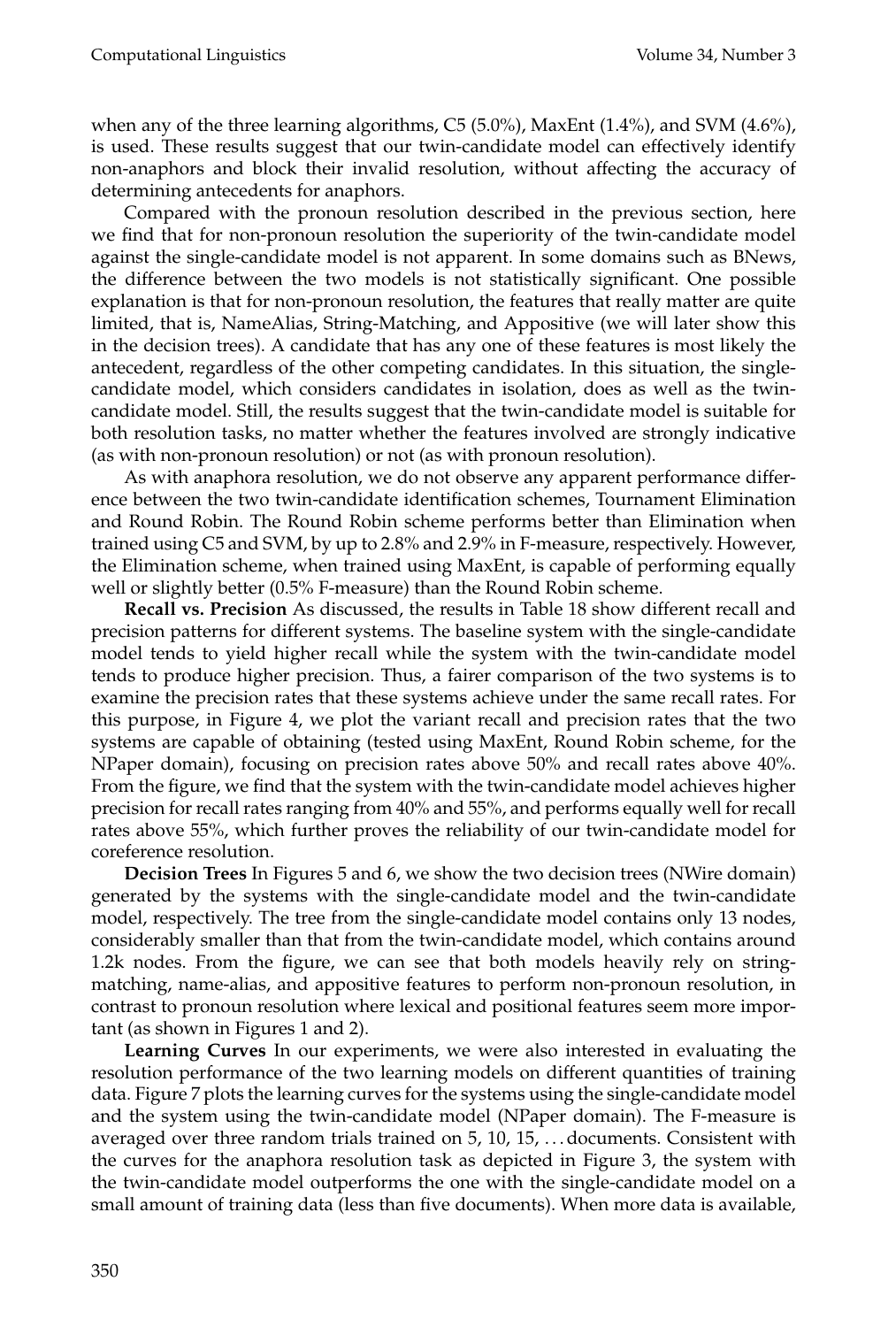

## **Figure 4**

Various recall (%) and precision (%) of different models for non-pronoun resolution.

```
candi HeadMatch = 0:\ldots candi Appositive = 1: 1 (75/1)
    candi_Appositive = 0:\ldots.candi NameAlias = 0: 0 (79264/1389)
        candi NameAlias = 1: 1 (88/29)candi HeadMatch = 1::...candi NameAlias = 1: 1 (1198/84)candi_NameAlias = 0:
    :...candi Name = 1: 0 (122/55)candi\_Name = 0::...ana Name = 0: 1 (595/104)
            ana Name = 1: 0 (46/15)
```
## **Figure 5**

Decision tree generated for non-pronoun resolution under the single-candidate model.

the twin-candidate model also yields a consistently better F-measure than the singlecandidate model.

**Overall Coreference Resolution** Having demonstrated the performance of the twin-candidate model on coreference resolution for non-pronouns, we now further examine overall coreference resolution for whole NPs, combining both pronoun resolution and non-pronoun resolution. Specifically, given an input test document, we check each encountered NP from beginning to end. If it is a pronoun,<sup>22</sup> we use

<sup>22</sup> We identify the pleonastic use of *it* in advance (79.2% accuracy) using a set of predefined pattern rules based on regular expressions. The first-person and second-person pronouns are heuristically resolved to the closest pronoun of the same type or a speaker nearby, if any, with an average 61.8% recall and 79.5% precision.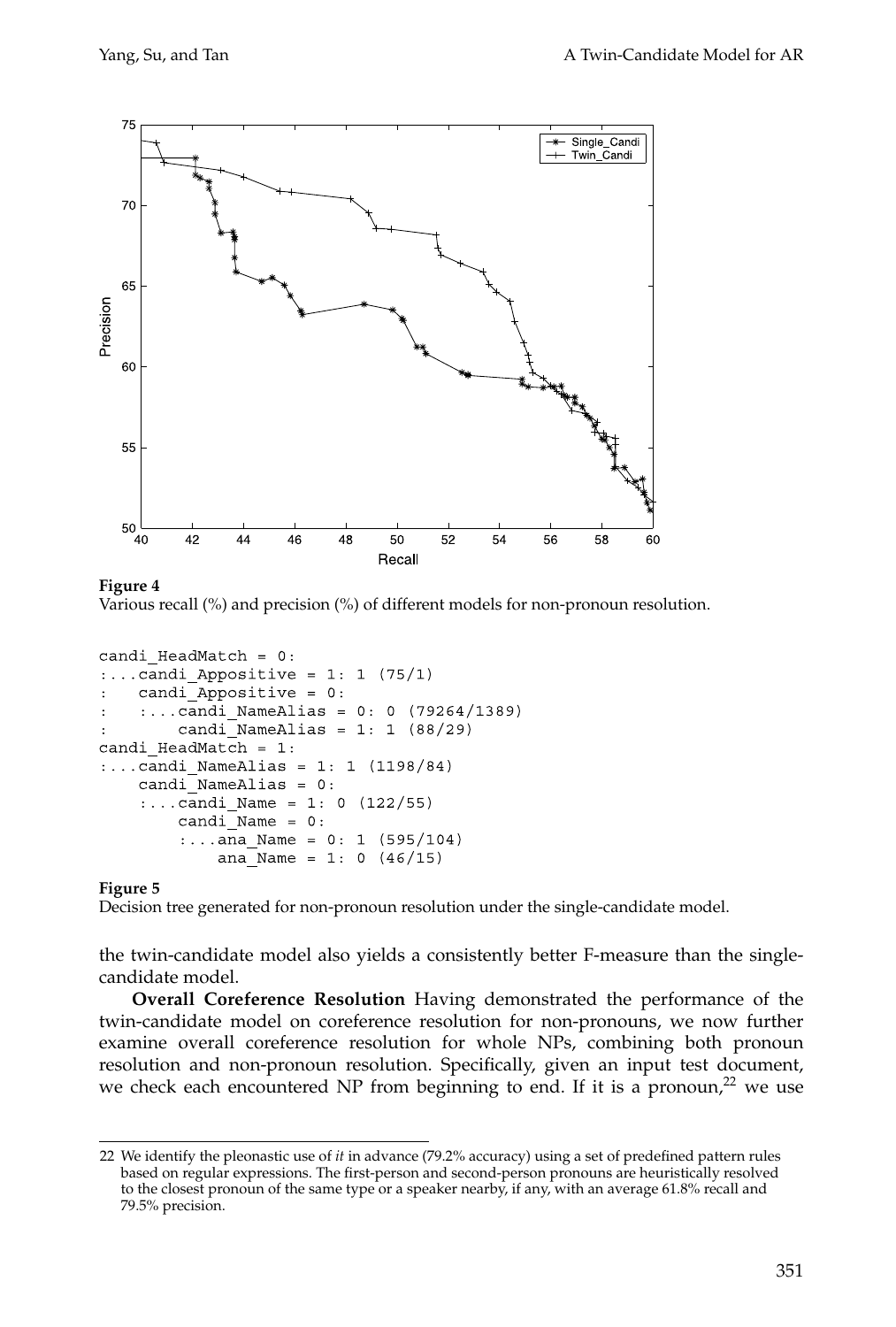```
cand1 HeadMatch = 1:\ldots candi2 Appositive = 1: 1 (9/1)
    candi2_Appositive = 0:
     \ldots candi2 NameAlias = 1:
         :...candi2 Name = 0: 0 (4)
              candi2 Name = 1: 1 (83/25)\mathbf{r}candi2_NameAlias = 0:\ddot{\cdot}\ldots candi2 HeadMatch = 1: \ldots\cdotcandi2_HeadMatch = 0: ...candi1_HeadMatch = 0:\ldots candi2 HeadMatch = 1:
     :...candi2_Name = 1: 1 (17238/212)candi2_Mame = 0:
     \ddot{\cdot}\ldots.candi2_NameAlias = 1: 0 (131/18)
    \ddot{\cdot}candi2 NameAlias = 0: ...\ddot{\cdot}candi2 HeadMatch = 0:\ldots candi2 Appositive = 1: 1 (1809/3)
         candi2 Appositive = 0:\ldots candil NameAlias = 1: \ldotscandil NameAlias = 0: ...
```
## **Figure 6**

Decision tree generated for non-pronoun resolution under the twin-candidate model.



## **Figure 7**

Learning curves of different models for non-pronoun resolution.

the pronominal anaphora resolution systems, as described in the previous section, to resolve it to an antecedent. Otherwise, we use the non-pronoun coreference resolution systems described in this section to resolve the NP to an antecedent, if any is found. All the coreferential pairs are put together in a coreferential chain. The recall and precision rates are computed by comparing the standard key chains and generated response chains using Vilain et al.'s (1995) algorithm.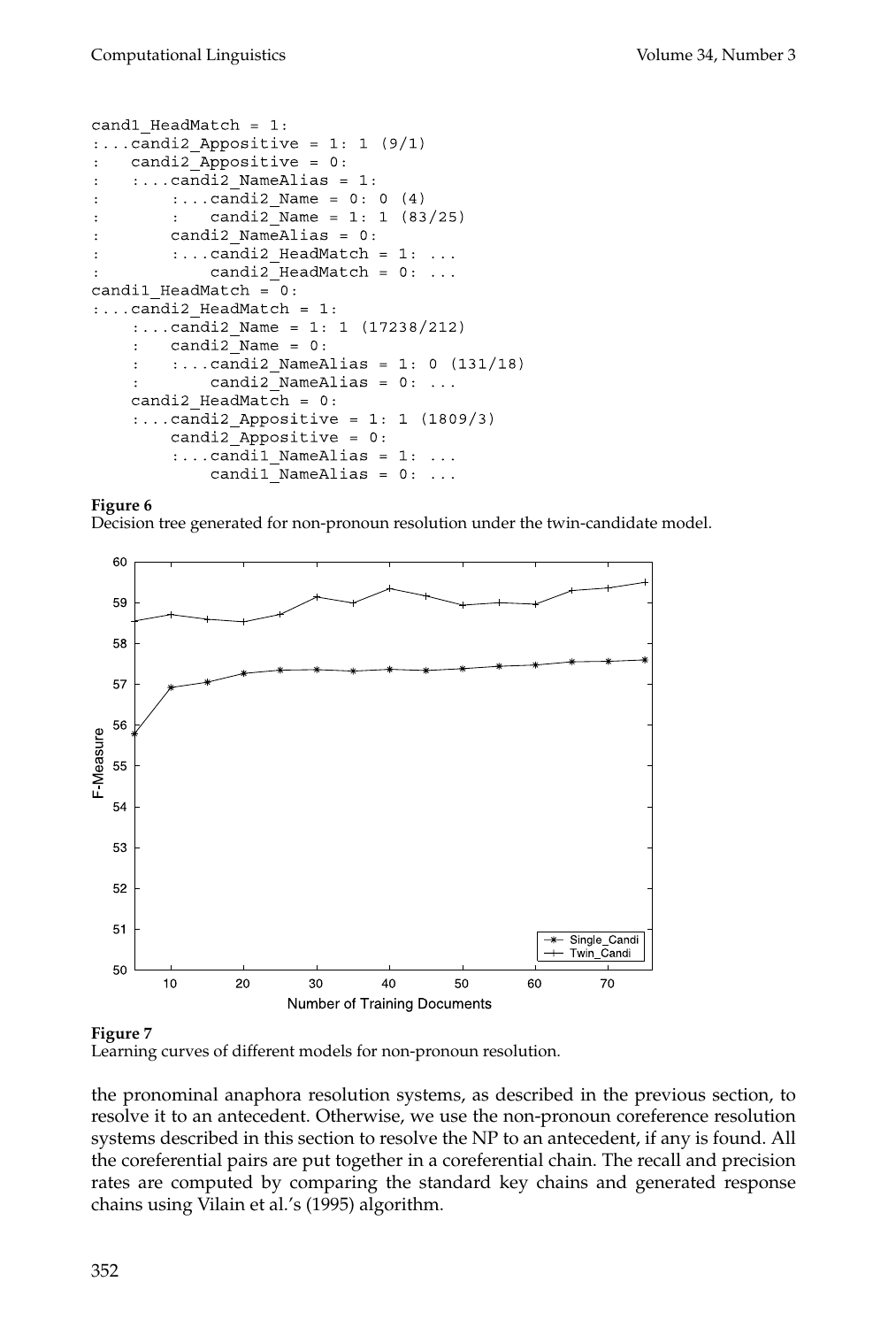Recall (R), Precision (P), and F-Measure (F) in percent for coreference resolution.

|                |                                | <b>NWire</b> |              |              | NPaper       |              |              | <b>BNews</b> |              |              |  |
|----------------|--------------------------------|--------------|--------------|--------------|--------------|--------------|--------------|--------------|--------------|--------------|--|
|                |                                | $\mathbb{R}$ | P            | F            | R            | P            | F            | R            | P            | F            |  |
| C <sub>5</sub> | SC.<br>TC                      | 62.2         | 52.6         | 57.0         | 64.9         | 50.6         | 56.9         | 62.9         | 58.5         | 60.6         |  |
|                | - Elimination                  | 53.8         | 65.9         | 59.2         | 61.2         | 64.4         | 62.8         | 53.1         | 70.9         | 60.7         |  |
|                | - Round Robin                  | 59.0         | 61.2         | 60.1         | 62.0         | 64.3         | 63.1         | 56.0         | 69.9         | 62.2         |  |
| MaxEnt         | SC.<br>TC                      | 60.7         | 56.0         | 58.3         | 60.8         | 62.2         | 61.5         | 63.8         | 60.6         | 62.2         |  |
|                | - Elimination                  | 59.5         | 59.2         | 59.3         | 58.6         | 67.8         | 62.9         | 59.3         | 66.4         | 62.7         |  |
|                | - Round Robin                  | 60.6         | 57.9         | 59.2         | 59.4         | 69.2         | 63.3         | 61.7         | 64.5         | 63.0         |  |
| <b>SVM</b>     | SC.<br>TC                      | 62.3         | 53.3         | 57.5         | 66.2         | 50.5         | 57.3         | 64.7         | 60.1         | 62.3         |  |
|                | - Elimination<br>- Round Robin | 57.6<br>56.0 | 57.0<br>60.6 | 57.3<br>58.2 | 58.5<br>60.4 | 62.6<br>63.6 | 60.5<br>62.0 | 65.0<br>65.4 | 60.6<br>60.7 | 62.7<br>63.0 |  |

Table 19 lists the coreference resolution results of the systems with different learning models. We observe that the results for overall coreference resolution are better than those of non-pronoun coreference resolution as shown in Table 18, which is due to the comparatively high accuracy of the resolution of pronouns.

In line with the previous results for pronoun resolution and non-pronoun resolution, the twin-candidate model outperforms the single-candidate model in coreference resolution for whole NPs. Consider the system trained with MaxEnt as an example. The single-candidate-based system obtains F-measures of 58.3%, 61.5%, and 62.2% for the NWire, NPaper, and BNews domains.<sup>23</sup> By comparison, the twin-candidate-based system (Round Robin scheme) can achieve F-measures of 59.2%, 63.3%, and 63.0% for the three domains. The improvement over the single-candidate model in F-measure  $(0.9\%, 1.8\%, \text{ and } 0.8\%)$  is larger than that for non-pronoun resolution  $(0.4\%, 1.4\%)$ and 0.6% as shown in Table 18), owing to the higher gains obtained from pronoun resolution. For the systems trained using C5 and SVM, similar patterns of performance improvement may be observed.

## **5. Conclusion**

In this article, we have presented a twin-candidate model for learning-based anaphora resolution. The traditional single-candidate model considers candidates in isolation, and thus cannot accurately capture the preference relationships between competing candidates to provide reliable resolution. To deal with this problem, our proposed twincandidate model recasts anaphora resolution as a preference classification problem. It learns a classifier that can explicitly determine the preference between competing candidates, and then during resolution, choose the antecedent of an anaphor based on the ranking of the candidates.

<sup>23</sup> The results are comparable to the baseline system by Ng (2005), which also uses the single-candidate model and is capable of F-measures of 50.1%, 62.1%, and 57.5% for the three domains, respectively.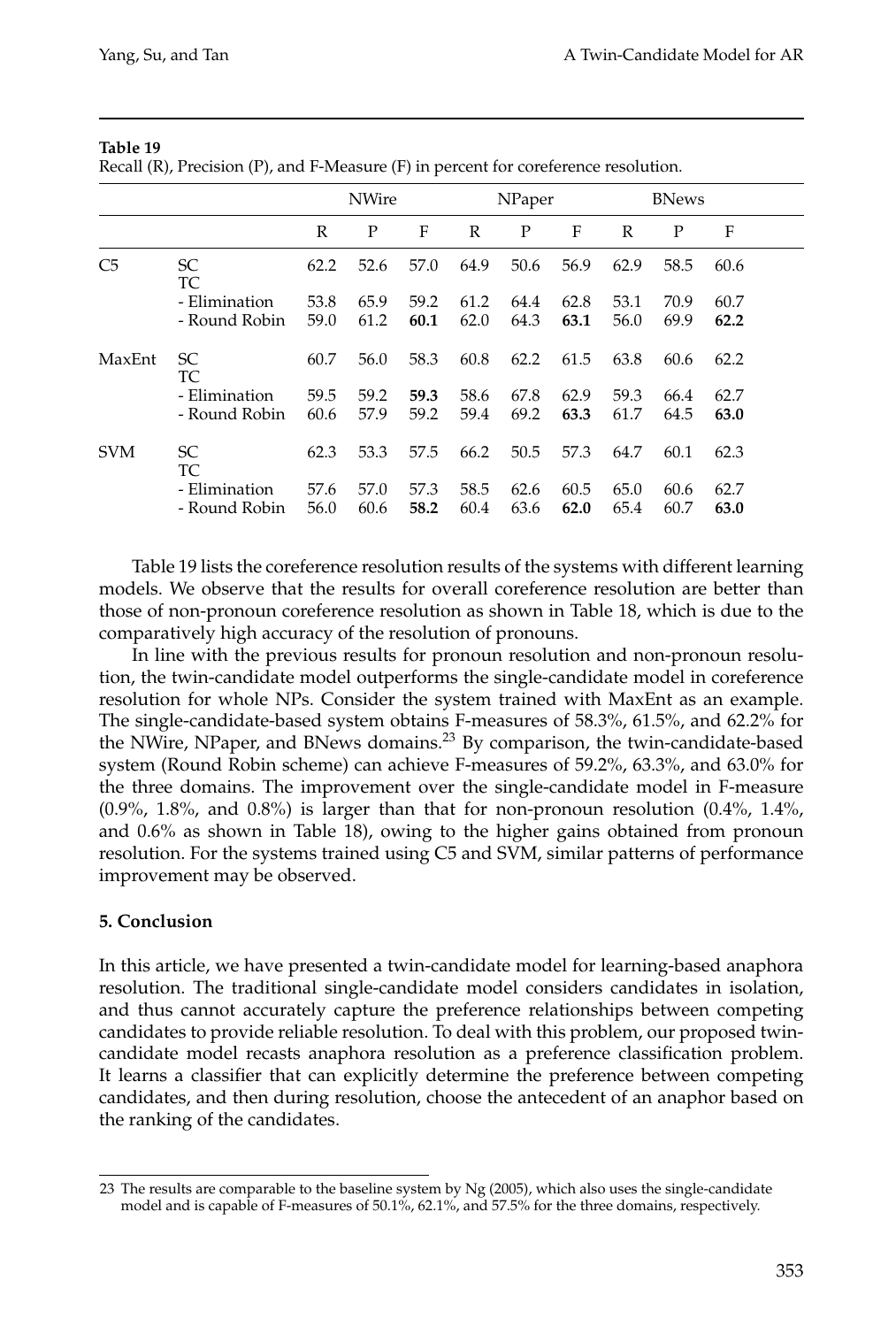Computational Linguistics Volume 34, Number 3

We have introduced in detail the framework of the twin-candidate model for anaphora resolution, including instance representation, training procedure, and the antecedent identification scheme. The efficacy of the twin-candidate model for pronominal anaphora resolution has been evaluated in different domains, using ACE data sets. The experimental results show that the model yields statistically significantly higher accuracy rates than the traditional single-candidate model (up to 4.2% in average accuracy rate), suggesting that the twin-candidate model is superior to the latter for pronominal anaphora resolution.

We have further investigated the deployment of the twin-candidate model in the more complicated coreference resolution task, where not all the encountered NPs are anaphoric. We have modified the model to make it directly applicable for coreference resolution. The experimental results for non-pronoun resolution indicate that the twincandidate-based system performs equally well, and, in some domains, statistically significantly better than the single-candidate based systems. When combined with the results for pronoun resolution, the twin-candidate based system achieves further improvement against the single-candidate-based systems in all the domains.

A number of further contributions can be made by extending this work in new directions. Currently, we only adopt simple domain-independent features for learning. Our recent work (Yang, Su, and Tan 2005) suggests that more complicated features, such as statistics-based semantic compatibility, can be effectively incorporated in the twincandidate model for pronoun resolution. In future work, we intend to provide a more in-depth investigation into the various kinds of knowledge that are suitable for the twincandidate model. Furthermore, in our current work for coreference resolution, all the NPs preceding an anaphor are used as antecedent candidates, and all encountered nonanaphors in texts are incorporated without filtering into training instance creation. For more balanced training data and better classifier learning, we intend to explore some instance-sampling techniques, such as those proposed by Ng and Cardie (2002a), to remove in advance low-confidence candidates and the less informative non-anaphors. We hope that these efforts can further improve the performance of the twin-candidate model in both anaphora resolution and coreference resolution.

## **Acknowledgments**

We would like to thank Guodong Zhou, Alexia Leong, Stanley Wai Keong Yong, and three anonymous reviewers for their helpful comments and suggestions.

#### **References**

- Aone, Ghinatsu and Scott W. Bennett. 1995. Evaluating automated and manual acquisition of anaphora resolution strategies. In *Proceedings of the 33rd Annual Meeting of the Association for Computational Linguistics (ACL)*, pages 122–129, Cambridge, Massachusetts.
- Berger, Adam L., Stephen A. Della Pietra, and Vincent J. Della Pietra. 1996. A maximum entropy approach to natural language processing. *Computational Linguistics*, 22(1):39–71.

Chomsky, Noam. 1981. *Lectures on Government and Binding*. Foris, Dordrecht, The Netherlands.

- Clark, Herber H. and C. J. Sengul. 1979. In search of referents for noun phrases and pronouns. *Memory and Cognition*, 7:35–41.
- Connolly, Dennis, John D. Burger, and David S. Day, 1997. A machine learning approach to anaphoric reference. In *New Methods in Language Processing*, pages 133–144, Taylor and Francis, Bristol, Pennsylvania.
- Crawley, Rosalind A., Rosemary J. Stevenson, and David Kleinman. 1990. The use of heuristic strategies in the interpretation of pronouns. *Journal of Psycholinguistic Research*, 19:245–264.
- Denis, Pascal and Jason Baldridge. 2007. A ranking approach to pronoun resolution. In *Proceedings of the 20th International Joint*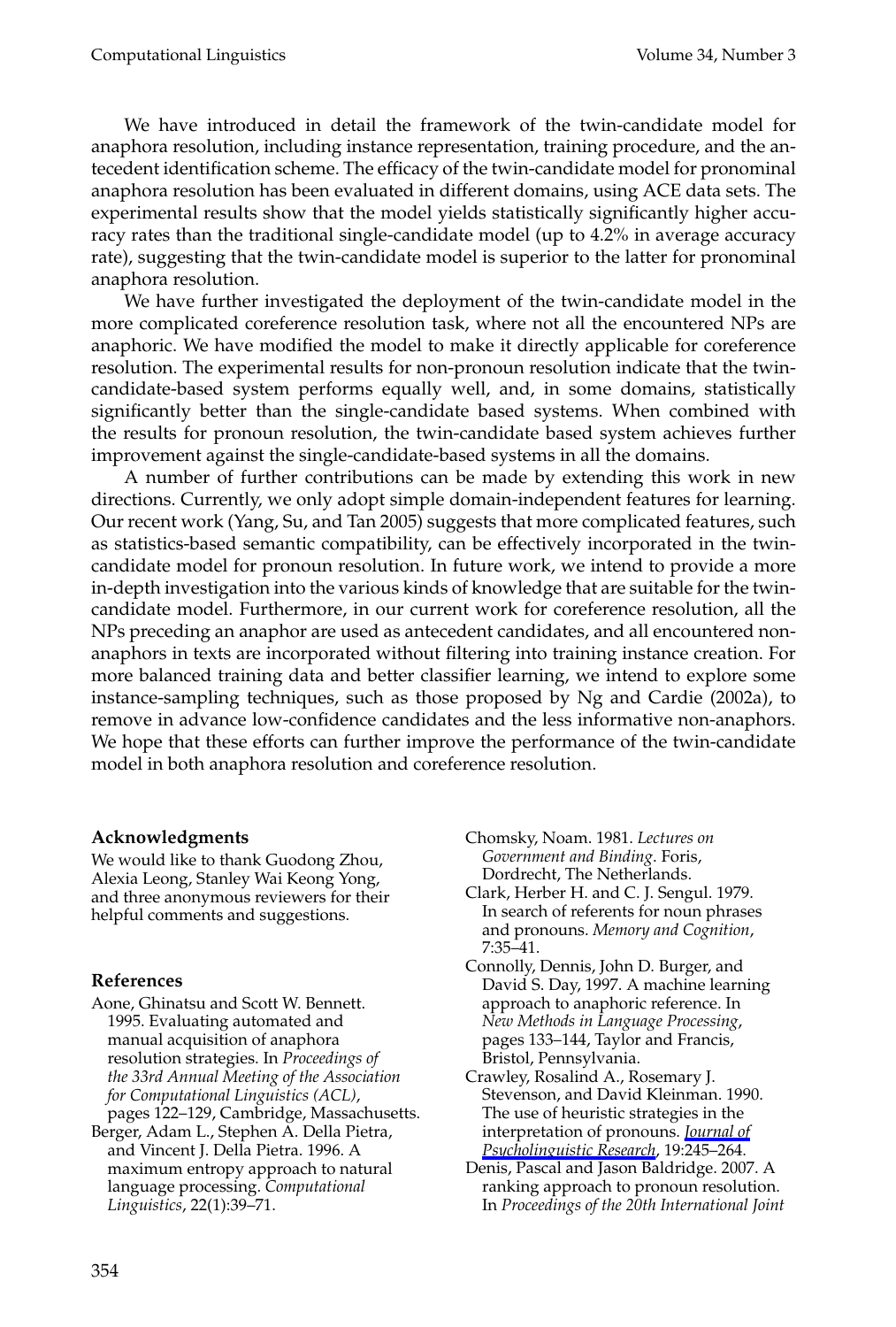*Conference on Artificial Intelligence (IJCAI)*, pages 1588–1593, Hyderabad, India.

- Garnham, Alan, 2001. *Mental Models and the Interpretation of Anaphora*. Psychology Press Ltd., Hove, East Sussex, UK.
- Ge, Niyu, John Hale, and Eugene Charniak. 1998. A statistical approach to anaphora resolution. In *Proceedings of the 6th Workshop on Very Large Corpora*, pages 161–171, Montreal, Quebec, Canada.
- Gernsbacher, Morton A. and David Hargreaves. 1988. Accessing sentence participants: The advantage of first mention. *Journal of Memory and Language*, 27:699–717.
- Grober, Ellen H., William Beardsley, and Alfonso Caramazza. 1978. Parallel function in pronoun assignment. *Cognition*, 6:117–133.
- Grosz, Barbara J., Aravind K. Joshi, and Scott Weinstein. 1995. Centering: A framework for modeling the local coherence of discourse. *Computational Linguistics*, 21(2):203–225.
- Hobbs, Jerry. 1978. Resolving pronoun references. *Lingua*, 44:339–352.
- Iida, Ryu, Kentaro Inui, Hiroya Takamura, and Yuji Matsumoto. 2003. Incorporating contextual cues in trainable models for coreference resolution. In *Proceedings of the 10th Conference of EACL, Workshop "The Computational Treatment of Anaphora*," pages 23–30, Budapest, Hungary.
- Joachims, Thorsten. 2002. Optimizing search engines using clickthrough data. In *Proceedings of the ACM Conference on Knowledge Discovery and Data Mining (KDD)*, pages 133–142, Edmonton, Alberta, Canada.
- Jurafsky, Daniel and James H. Martin. 2000. *Speech and Language Processing: An Introduction to Natural Language Processing, Computational Linguistics, and Speech Recognition*. Prentice Hall, Upper Saddle River, New Jersey.
- Kehler, Andrew. 1997. Probabilistic coreference in information extraction. In *Proceedings of the 2nd Conference on Empirical Methods in Natural Language Processing (EMNLP)*, pages 163–173, Providence, Rhode Island.
- Kehler, Andrew, Douglas Appelt, Lara Taylor, and Aleksandr Simma. 2004. The (non)utility of predicate-argument frequencies for pronoun interpretation. In *Proceedings of the North American Chapter of the Association for Computational Linguistics annual meeting (NAACL)*, pages 289–296, Boston, MA.
- Lappin, Shalom and Herbert J. Leass. 1994. An algorithm for pronominal anaphora resolution. *Computational Linguistics*, 20(4):525–561.
- Luo, Xiaoqiang, Abe Ittycheriah, Hongyan Jing, Nanda Kambhatla, and Salim Roukos. 2004. A mention-synchronous coreference resolution algorithm based on the bell tree. In *Proceedings of the 42nd Annual Meeting of the Association for Computational Linguistics (ACL)*, pages 135–142, Barcelona, Spain.
- McCarthy, Joseph F. and Wendy G. Lehnert. 1995. Using decision trees for coreference resolution. In *Proceedings of the 14th International Conference on Artificial Intelligences (IJCAI)*, pages 1050–1055, Montreal, Quebec, Canada.
- McEnery, A., I. Tanaka, and S. Botley. 1997. Corpus annotation and reference resolution. In *Proceedings of the ACL Workshop on Operational Factors in Practical Robust Anaphora Resolution for Unrestricted Texts*, pages 67–74, Madrid, Spain.
- Ng, Hwee Tou, Yu Zhou, Robert Dale, and Mary Gardiner. 2005. Machine learning approach to identification and resolution of one-anaphora. In *Proceedings of the Nineteenth International Joint Conference on Artificial Intelligence (IJCAI)*, pages 1105–1110, Edinburgh, Scotland.
- Ng, Vincent. 2005. Machine learning for coreference resolution: From local classification to global ranking. In *Proceedings of the 43rd Annual Meeting of the Association for Computational Linguistics (ACL)*, pages 157–164, Ann Arbor, Michigan.
- Ng, Vincent and Claire Cardie. 2002a. Combining sample selection and error-driven pruning for machine learning of coreference rules. In *Proceedings of the Conference on Empirical Methods in Natural Language Processing (EMNLP)*, pages 55–62, Philadelphia, PA.
- Ng, Vincent and Claire Cardie. 2002b. Improving machine learning approaches to coreference resolution. In *Proceedings of the 40th Annual Meeting of the Association for Computational Linguistics (ACL)*, pages 104–111, Philadelphia, PA.
- Preiss, Judita. 2001. Machine learning for anaphora resolution. Technical Report CS-01-10, University of Sheffield, Sheffield, England.